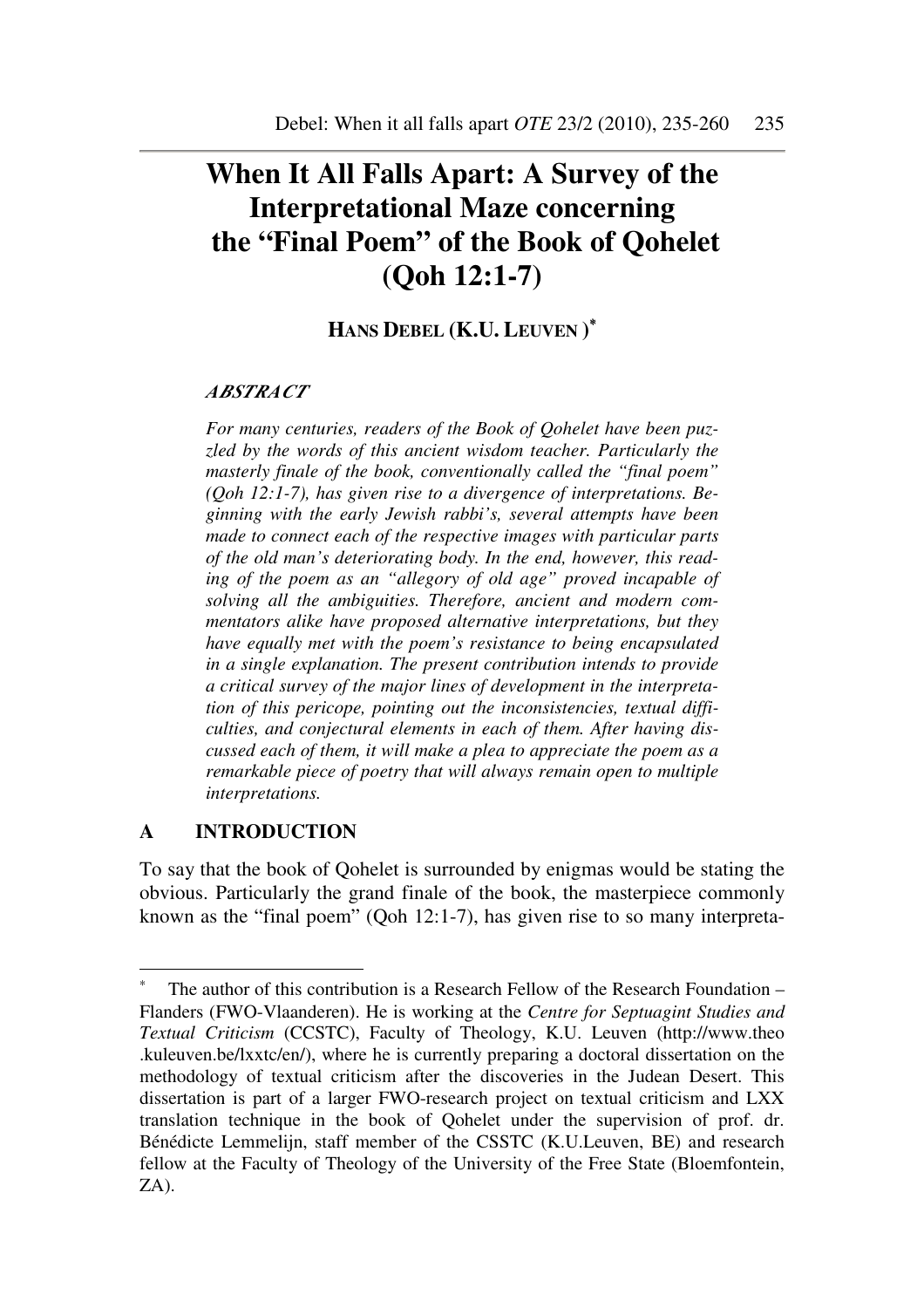tions that it has been called "the most controversial portion of the book."<sup>1</sup> The present study will present the most influential understandings of this poem, and discuss some recent proposals which attempt to illuminate its complex imagery as well. As a starting point, Michael V. Fox's still invaluable study on *Aging and Death in Qohelet 12* will be discussed in the first section, after which various readings of the poem will be singled out in the following paragraphs. However, to leave no doubt about the verses or parts of verses which are referred to in the course of this contribution, I will begin here with my own rather literal translation of the poem: $2$ 

| 1a             | And remember your Creator (בוֹרְאֶיךָ) in the days of your youth, |
|----------------|-------------------------------------------------------------------|
| 1 <sub>b</sub> | before the days of unpleasantness come                            |
|                | and the years arrive of which you will say                        |
|                | "There is no pleasure for me in them;"                            |
| 2a             | before the sun grows dark, as well as the light and the moon and  |
|                | the stars,                                                        |
| 2 <sub>b</sub> | and the clouds return after the rain;                             |
| 3a             | in the day when the watchers of the house tremble,                |
|                | and the men of strength bend themselves,                          |
| 3 <sub>b</sub> | and the grinding-maids cease because they are few,                |
|                | and those who look through the windows grow dark,                 |
| 4a             | and the doors in the street are closed,                           |
|                | as the sound of the mill fades,                                   |
| 4b             | and one rises (וְיָקוּם) at the sound of the bird,                |
|                | and all the daughters of song are bowed down (יִישָׂחו),          |
| 5a             | also from up high they fear,                                      |
|                | and the terrors on the road,                                      |
| 5b             | and the almond blossoms (וְיָנֵאץ)                                |
|                | and the locust (הֶחֶגָב) drags himself along (יְיִסְתַּבֵּל),     |
|                | and the caper-berry bursts (וְתָפֵר),                             |
|                |                                                                   |

 $\frac{1}{1}$  So Choon-Leong Seow, "Qohelet's Eschatological Poem," *JBL* 118 (1999): 209. Jerome already observed the plethora of interpretations in his commentary where he began his exposition of Qoh 12,1 by noting that *in hoc capitulo diuersa omnium explanatio fuit et tot sententiae paene quot homines*. See Marc Adriaen, ed., *S. Hieronymi Presbyteri Commentarius in Ecclesiasten* (Turnhout: Brepols, 1959): 349.

<sup>2</sup> Though every effort has been made to restrict the number of interpretational elements in this translation, at some points I had to take a position concerning the textual difficulties of the poem's Hebrew. For the sake of clarity, every doubtful translation has been accompanied by its Hebrew counterpart between brackets. Some alternative translations will shortly be referred to below. An extensive discussion of all the textual problems in the final poem can be found *sub loco* in Antoon Schoors, *The Preacher Sought to Find Pleasing Words: A Study of the Language of Qoheleth. Part I: Grammar* (Leuven: Peeters - Departement Oosterse Studies, 1992), and *Part II: Vocabulary* (Leuven - Paris - Dudley, MA: Peeters - Departement Oosterse Studies, 2004).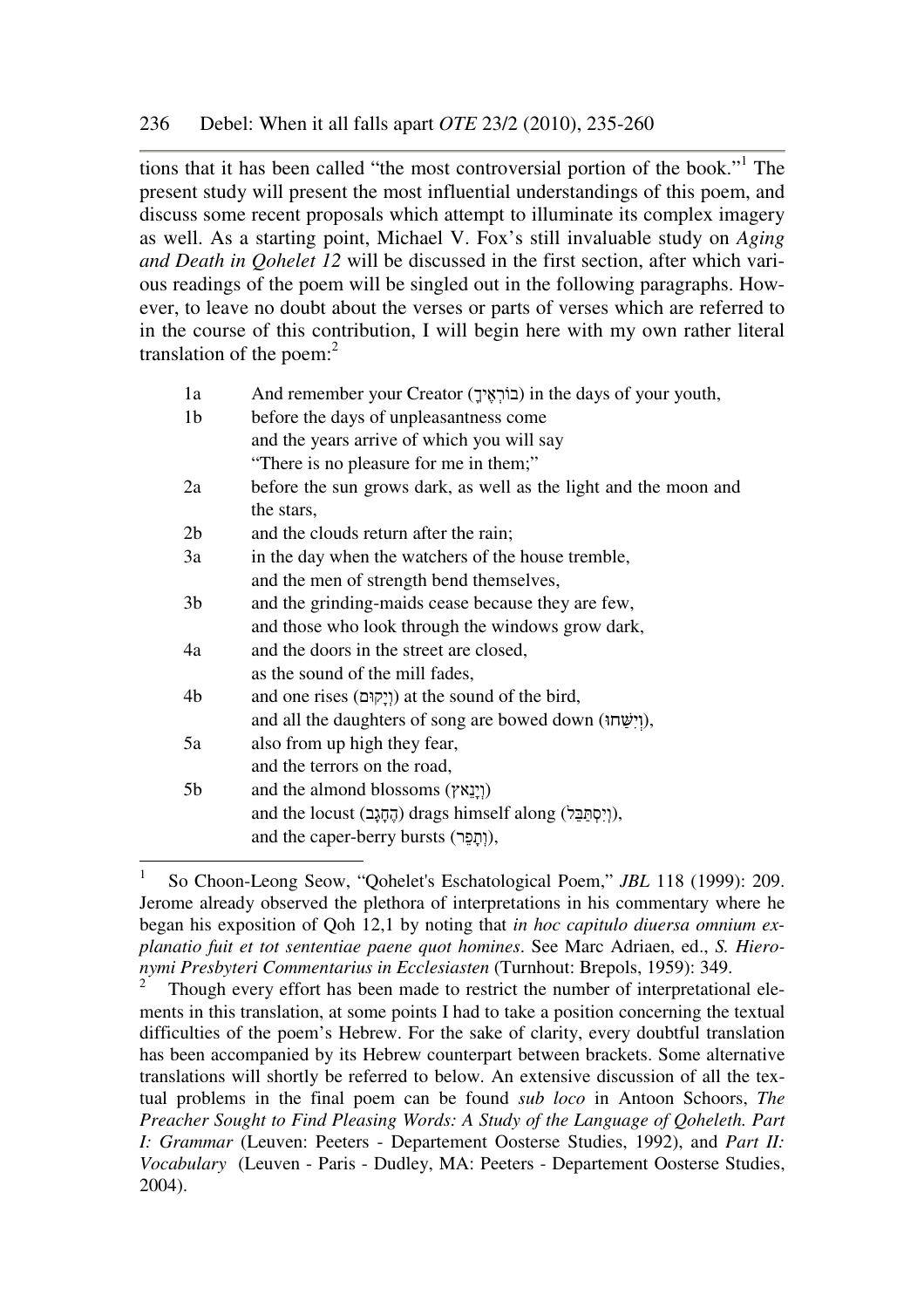| 5c | for $(2)$ man is going to his eternal house,      |
|----|---------------------------------------------------|
|    | and the mourners go about in the street;          |
| ба | before the silver cord is snapped (יֲרַחֱק),      |
|    | and the golden bowl is crushed $($ ותֲרָץ),       |
| 6h | and the jar is shattered at the well,             |
|    | and the wheel (הַגֲלְגֵּל) is crushed at the pit, |
| 7a | and the dust returns to the ground, as it was,    |
| 7h | and the breath returns to God, who gave it.       |
|    |                                                   |

#### **B DIFFERENT READINGS OF THE POEM**

#### **1 Michael V. Fox's Three Levels of Meaning**

In a seminal article, Fox has explored the interplay of three dimensions of meaning in Qohelet's final poem, in order to provide an alternative to its traditional and then still dominant reading as an "allegory of old age" (see *infra*). He contends that, although allegorical decoding can have some validity in the explication of individual images, "the poem as a whole is not an allegory. And it is certainly not *only* that."<sup>3</sup>

In his opinion, the poem should be treated as it stands, and the surface imagery ought not to be ignored in favour of revealing a hidden meaning. Fox holds that, on the literal level, which considers the images as perceptible phenomena for those present at the scene depicted, the poem portrays the death and funeral procession of an individual. At the same time, however, he points out that, on the symbolic level, some of the images may be read as suggesting a large-scale cosmic cataclysm. Though this eschatological symbolism is reminiscent of the prophetic announcements of universal upheaval, Qohelet has transformed it into a depiction of the individual's death, whose demise, from Qohelet's point of view, amounts to the total undoing of his personal world.<sup>4</sup> Furthermore, even though the term "allegory" is mistakenly applied to the poem, 5 its traditional understanding as a threnody on geriatric complaints repre-

 3 Michael V. Fox, "Aging and Death in Qohelet 12," *JSOT* 42 (1988): 57.

<sup>4</sup> Cf. Fox, "Aging and Death," 66-67: "Qohelet is shaping symbolism in a way contrary to its usual direction of signification. Symbolism usually views the general through the particular. […] Qohelet views the particular through the general, the small writ large. He audaciously invokes images of general disaster to symbolize every death; more precisely – the death of you, the reader, to whom Qohelet is speaking."

<sup>5</sup> Cf. Fox, "Aging and Death," 67-68: "Qoh 12.1-8 lacks the degree of internal consistency necessary to give meaning and cogency to an allegory, especially one lacking an explanatory introduction or conclusion or other interpretive guides, such as a narrative context." See likewise the critical remark in Daniel Buzy, "Le portrait de la vieillesse (Ecclésiaste, xii, 1-7)," *RB* 41 (1932): 340: "Une allégorie est une suite de métaphores coordonnées, qui possèdent toutes une signification propre. […] Dans *le portrait de la vieillesse*, nous n'avons plus de métaphores coordonnées, mais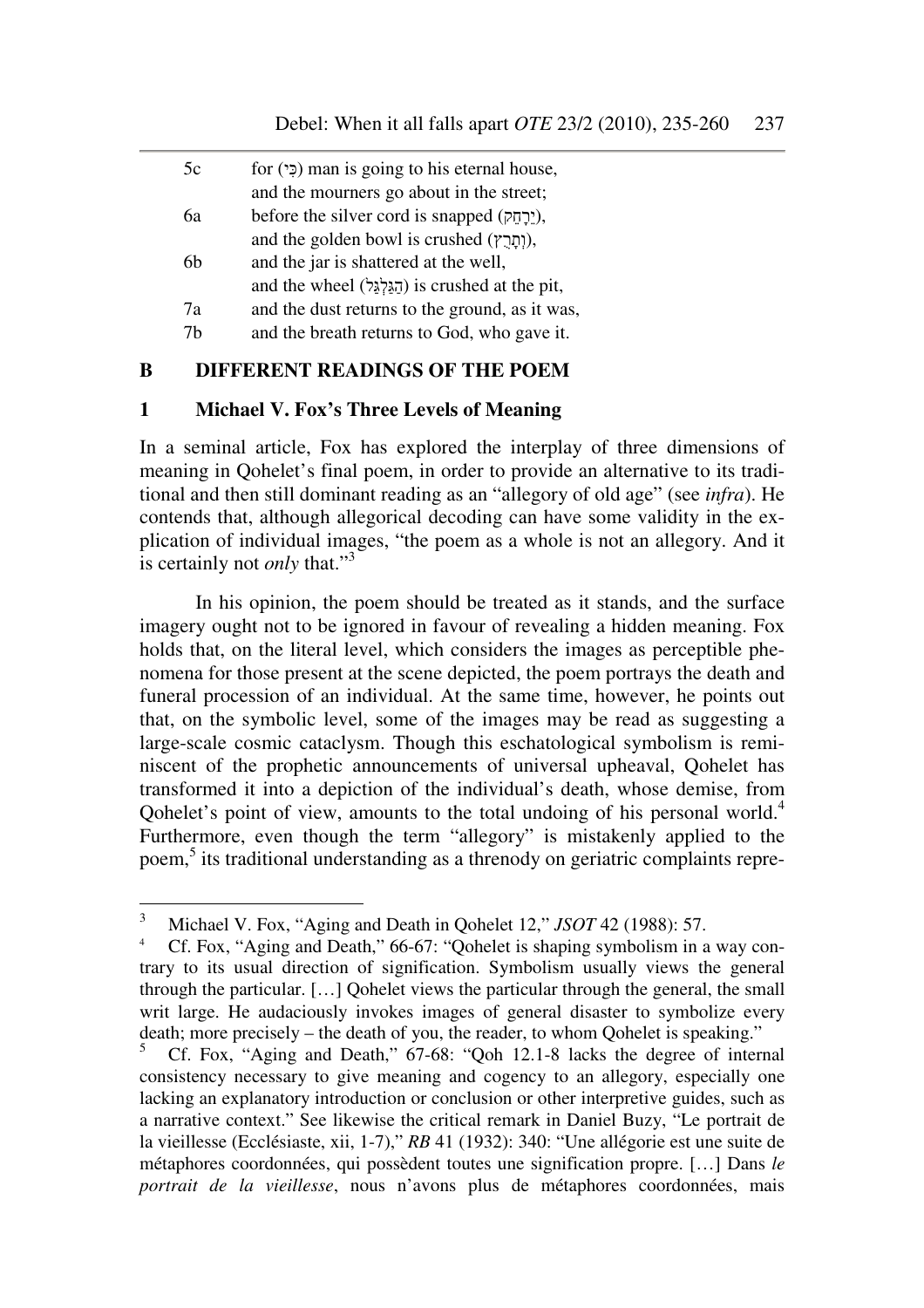sents a legitimate figurative interpretation, which decodes the succession of figures as a series of interrelated realities from an entirely distinct domain in the external world.<sup>6</sup>

Although Fox's distinction between these three levels of meaning well illustrates the complexity of the poem's imagery, it turns out to be disadvantageous for classifying the poem's various interpretations because – as Fox himself already indicates<sup>7</sup> – the three meaning-types are not mutually exclusive and almost every reading combines at least two of them. For this reason, albeit without denying Fox's valuable contribution, the present investigation will not follow the lead of his tripartite division. Rather, it will present the interpretations of the final poem according to the logic and consistency aimed at by their proponents. Taking into account – but not entirely adopting – the five interpretations mentioned by Leanza, $8$  the following readings of the poem will be reviewed (some of which Fox mentions, while others are of a more recent date): the physiological reading (section 2), the pathological reading (section 3), the parabolic reading (section 4), the seasonal reading (section 5), the meteorological reading (section 6), the eschatological reading (section 7) and the alternative allegorical reading proposed by Fox in his later monograph on the book of Qohelet (section 8).

## **2 The Degeneration of the Decrepit Body**

 $\overline{a}$ 

Beginning with its earliest attested interpretations in Targum Onqelos, the Midrash (both *Qohelet Rabbah* and *Leviticus Rabbah* 18) and the Babylonian Talmud (*Shabbat* 151a-153a) – many elements of which Jerome introduced into Christian exegesis, as well as the "historical allegory" he drew from his Jewish sources – Qohelet's final poem has traditionally been understood as a veiled description of the physical and emotional ailments from which the aged

seulement des groupes de propositions – au sens propre ou métaphorique – juxtaposées, parallèles et convergentes."

<sup>6</sup> Cf. Fox, "Aging and Death," 68: "The contours of a figurative meaning are more defined than the symbolic, the signifier  $([-,-])$  and the signified  $([-,-])$  being kept in two distinct domains. A figurative reading calls for a decoding or a translation between these two domains."

<sup>7</sup> Cf. Fox, "Aging and Death," 59: "These meaning-types are not mutually exclusive. On the contrary, the figurative and the symbolic require a literal base line from which both types of the extended meaning may proceed."

<sup>8</sup> Referring to the Italian commentary by Lorenzo Di Fonzo, *Ecclesiaste* (Roma - Torino: Marietti, 1967); Sandro Leanza, "Eccl 12,1-7: L'Interpretazione escatologica dei Padri e degli esegeti medievali," *Augustinianum* 18 (1978): 192, notes the following interpretations: (1) *interpretazione allegorico-fisiologica*, (2) *interpretazione letterale parabolica*, (3) *interpretazione parabolica-metereologica*, (4) *interpretazione apocalittico-escatologica* and (5) *interpretazione allegorico-spirituale*.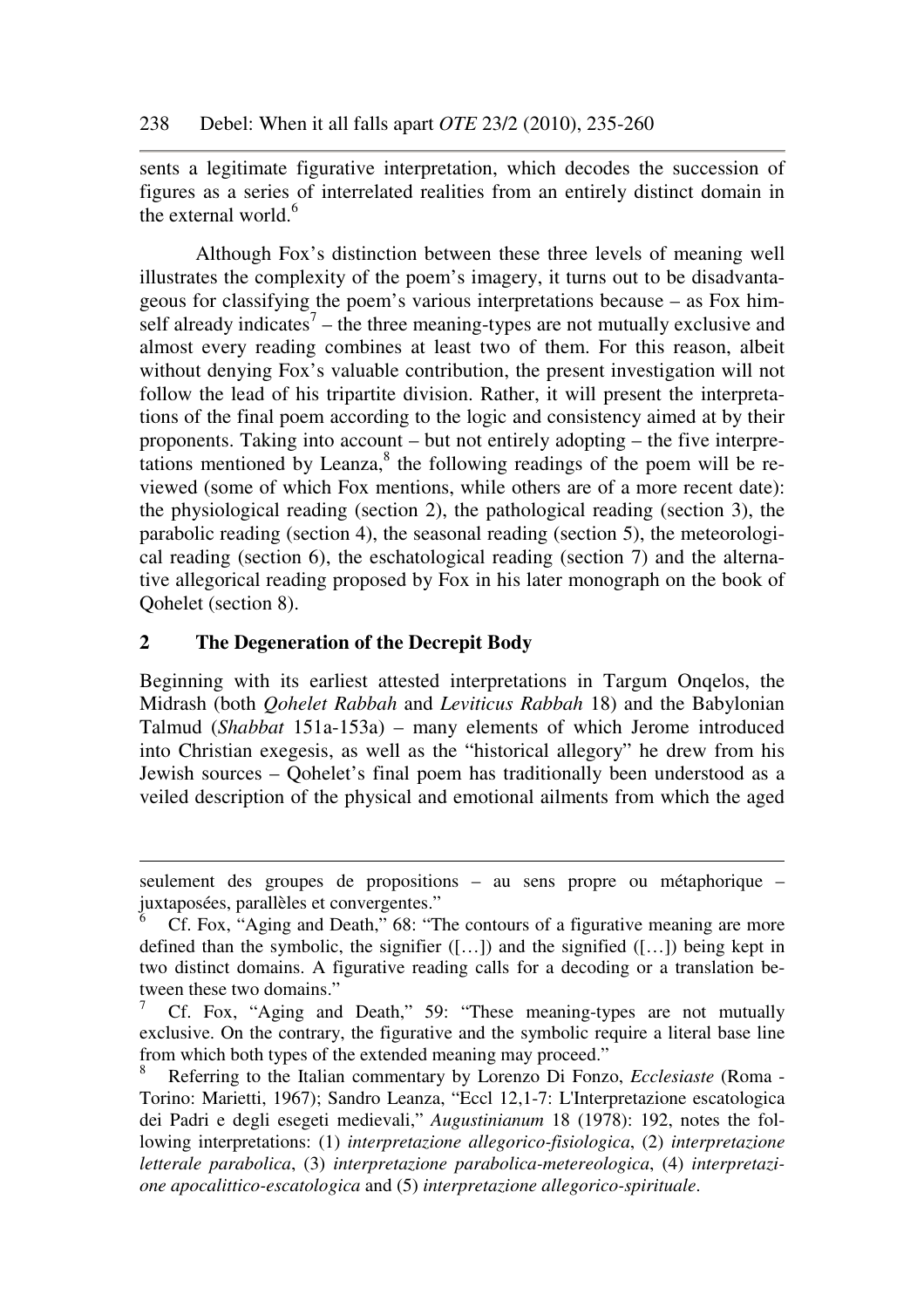suffer.<sup>9</sup> Although some interpreters restrict the portrayal of the bodily deterioration to certain verses – mostly verses 3a-4b – the "maximalist" position seeks to connect each and every image with a phenomenon thought of as typical for the frail, aging body. Strangely, even though many ancient and modern commentators concur in reading the poem as an "allegory of old age," there is such a great contrariety of opinion concerning the allegory's details, that agreement has only been reached with respect to the "allegorical" meaning of the grinding-maids and of those looking through the windows in verse 3b. For instance, the darkening of the sun in verse 2 has been interpreted by the "allegorists" as referring to both the face and the forehead which are wrinkled and no longer bright, to the enjoyment of life which is fading away or to the weakening of the spirit.<sup>10</sup> The light, too, has been connected to the forehead, as well as to the nose – sometimes as *pars pro toto* for the countenance – and to the eyes, losing their keenness. The moon growing dim has been explained as the darkening of the soul and of the inner life of the aged, as the shortness of breath, or, again, as the nose and the forehead.<sup>11</sup> The hollow cheeks have been suggested, too, for the moon, but they are also brought up in connection to the stars, which are particularly compared to the cheekbones, and then to the pupils, the apples of the eyes, the eyeballs, the teeth and the bowels. Franz Delitzsch, who fiercely

<sup>&</sup>lt;sup>9</sup> A most useful synoptical overview of the interpretation in these ancient sources has been included in Matthew Kraus, "Christians, Jews, and Pagans in Dialogue. Jerome on Ecclesiastes 12:1-7," *HUCA* 70-71 (1999-2000): 224-31. He also elaborates on the two allegorisations of the poem in Jerome's commentary; for a presentation of the "historical allegory," see p. 220-223.<br><sup>10</sup> For the following sum

For the following summary of the physiological interpretation of the poem, I rely on George A. Barton, *A Critical and Exegetical Commentary on the Book of Ecclesiastes* (Edinburgh: T&T Clark, 1908), 187-192; Abraham Cohen, *The Five Megilloth: Hebrew Text & English Translation with Introduction and Commentary* (London: Soncino, <sup>8</sup> 1968), 299-302; Franz Delitzsch, *Hoheslied und Koheleth* (Leipzig: Dörffling und Franke, 1875), 388-409; Christian D. Ginsburg, *The Song of Songs and Coheleth, Commonly Called the Book of Ecclesiastes: Translated from the Original Hebrew, with a Commentary, Historical and Critical* (New York: KTAV Publishing House, 1861, repr. 1970), 458-467; Robert Gordis, *Koheleth - The Man*  and His World: A Study of Ecclesiastes (New York: Schocken Books,<sup>3</sup> 1968), 341-348; Sara Japhet & Robert B. Salters, *The Commentary of R. Samuel Ben Meir Rashbam on Qohelet* (Jerusalem: Magnes; Leiden: Brill, 1985), 206-210; Kraus, "Christian, Jews and Pagans," 224-231; Ludwig Levy, *Das Buch Qoheleth: ein Beitrag zur Geschichte des Sadduzäismus, kritisch untersucht, übersetzt und erklärt* (Leipzig: J.C. Hinrich, 1912), 132-138; Emmanuel Podechard, *L'Ecclésiaste* (Paris: Gabalda, 1912), 456-469; Charles Taylor, *The Dirge of Coheleth in Ecclesiastes XII, Discussed and Literally Interpreted* (London - Edinburgh: Williams and Norgate, 1874), 57-63.

<sup>11</sup> In particular, the light is compared to the nose and the moon to the forehead in *Qohelet Rabbah*, while *Leviticus Rabbah* connects the light to the forehead and the moon to the nose. See Kraus, "Christians, Jews and Pagans," 225.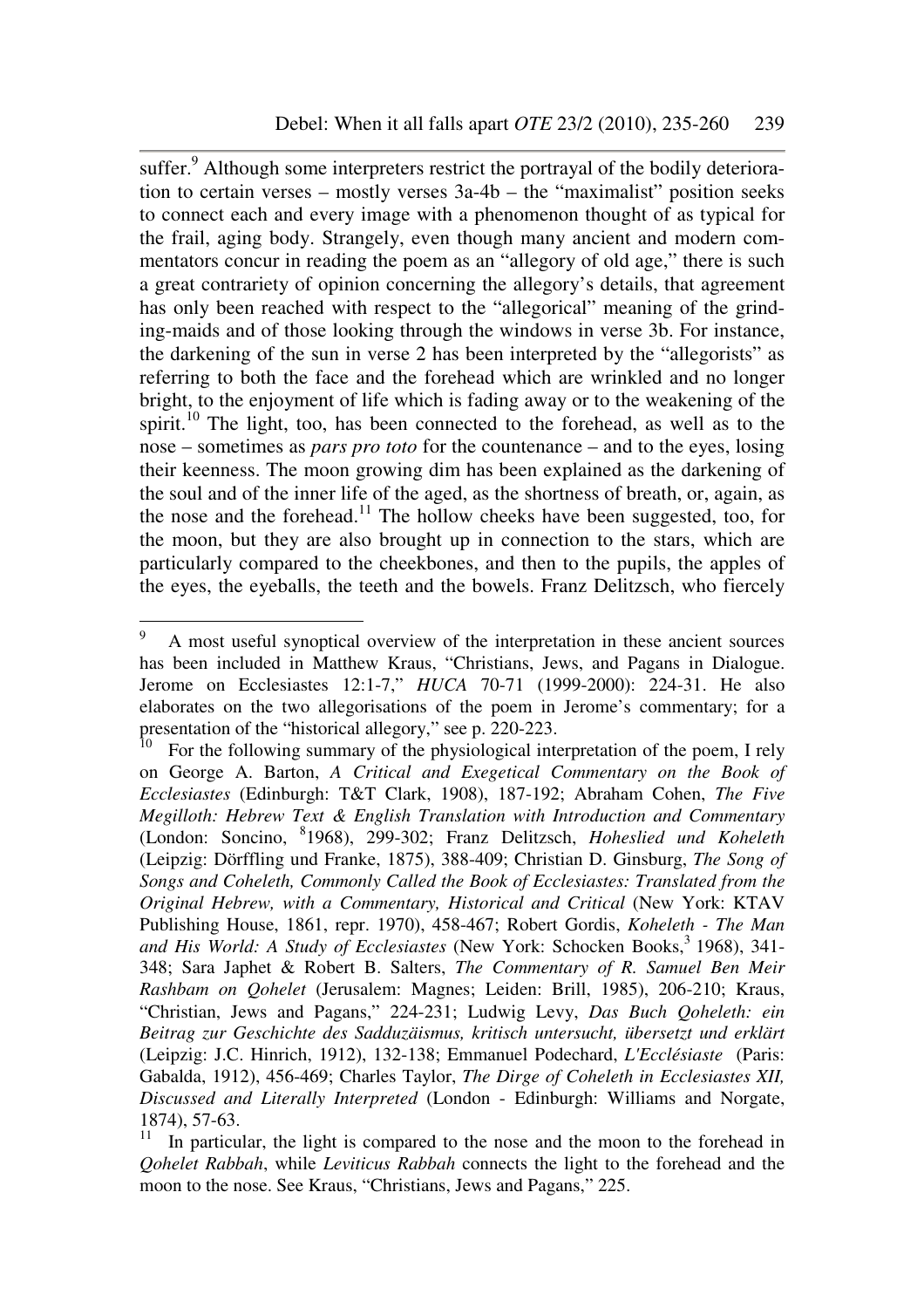defends the overall allegorical framework of the poem, supposes Qohelet's acquaintance with the Babylonian-Assyrian pantheon consisting of the sun, moon and five planets, deeming it probable that the alleged five stars refer to the senses.<sup>12</sup> In his opinion, the clouds in the next part of the verse are then pointing to the lingering illnesses successively attacking the old man and confusing his thoughts, while others think of his watered and blurry eyes, filled with tears, his permanent snuffling, his suffering from catarrh, or his disordered mental condition.

As the women gazing through the lattices have almost exclusively been linked to the eyes, looking as it were "through" the eyelids, $13$  and the grindingmaids whose number has dwindled to the teeth falling out, the images in verse 3 have met with less difference of opinion among the interpreters who read the poem anatomically. Yet, the quaking keepers of the house have been understood as referring to the shaking of the hands and arms of the elderly, to their unsteady legs or to their knees knocking together, or to the ribs and back enclosing the softer belly. The writhing men of power are also connected to the arms, back, legs, knees and ribs of the aged, as well as to the brittleness of the bones and the weakening of the spinal column.

Notwithstanding the virtual agreement with respect to the preceding images, again a plethora of explanations has been offered for the closing of the doors. As דלתים undeniably represents the dual form of דלת, interpreters have sought for pairs of similarly fashioned organs, particularly among the orifices, which make up the bodily openings to the outer world. Hence the ears, the eyes, the lips and the jaws have been suggested, but also the pores of the body and the organs of excretion, the closing of which would refer to incontinency (!) and constipation. Jerome, following Targum Onqelos, disregards the function of the door as the entrance to the house and considers the closing of the doors as a literal reference to the weak steps of the elderly, who can no longer walk steadily and are hence impeded from going out on the street. In the fading of the sound of the mill, Jerome then recognises the feebleness of the voice. Usually, however, the sound of the mill is linked to the grinding-maids in the previous verse and is hence understood as toothlessness and the indistinct pronunciation of the old man, his diminished appetite and thus idle stomach, or the awkward sound he produces when chewing his food without molars. Yet, some prefer to take this detail literally as the most familiar sound of an active household in the Ancient Near East, which is barely heard anymore in the old man's dwelling.

<sup>12</sup> See Delitzsch, *Koheleth*, 390.

<sup>&</sup>lt;sup>13</sup> However, the two rabbinical treatises dwelling on the final poem make mention of an alternative explanation of this part of the verse as the lungs which bring forth the voice. See Kraus, "Christians, Jews and Pagans," 227.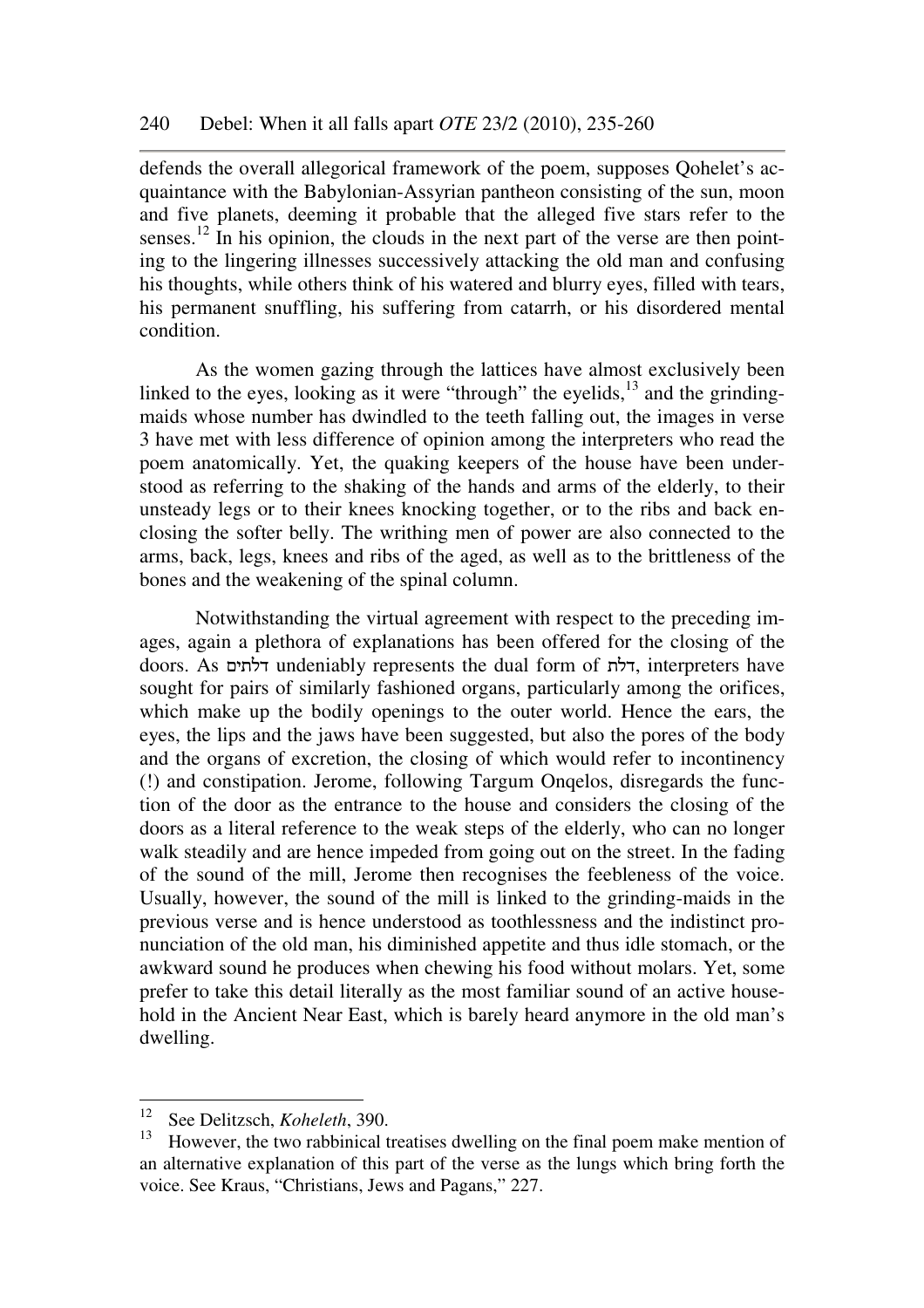Such a literal reading is also advanced, but with more conviction, with respect to the remainder of the verse. Many interpreters assume that the rising at the sound of the bird portrays the insomnia of the elderly, whose sleep is so light that even a bird chirping can disturb it – which, according to the Targumic and Midrashic tradition, makes them afraid of robbers. Others, translating the verb קוּםָי ְו impersonally as "it rises *to* the sound of a bird," explain this phrase as an allusion to the shrillness of the old man's voice, which was clear as a bell in the vigour of his life, but has now turned treble and resembles the high-pitched sound of a sparrow. The "daughters of song" have also been associated with the old man's vocal capacities, particularly with his inability to utter songs and the trembling of his lips. Furthermore, it is also suggested that they refer to the upcoming deafness, making it impossible for the aged to distinguish sounds from songs and to appreciate the joyous ditties of their youth. However, an incongruity results from such an explanation, for if the old man's ears have become so impenetrable that he is oblivious to the sounds around him, he would not be awakened by a bird chirping.<sup>14</sup>

For the first part of verse 5, the "allegorical" interpretation tends once more towards a literal understanding of the phenomena described – which exemplifies the above observation that Fox's three levels of meaning are by no means mutually exclusive and even, in some cases, overlap – and links them to the fear of the elderly of going outside. Their weakened sight and constrained breathing prevent them from ascending high places, so that they literally make mountains out of molehills. Likewise, they consider even the slightest hindrance on the road as a "terror," because they can no longer trust their weak limbs. Alternatively, this part of the verse is explained metaphorically as the fear of remembering things long past or the fear of God "up high," or as the terror of death's approach, which old people feel in all its gravity.

In order to make sense of the subsequent images of the almond, the locust and the caper-berry, advocates of the physiological reading have ventured the wildest suggestions. A majority sees the almond as portraying the old man's whitening hair, as the almond's pink blossoms turn white when they fall. Other explanations, some of them parsing וינאץ as a form of נאץ, "to despise,"<sup>15</sup> include the increasing of the haunch bones or the coccyx, caused by the leanness of the buttocks, the spurning of the glans penis and pudenda, the survival of the upper bone of the spinal cord – in the rabbinic tradition considered to be the imperishable part of the frame out of which the resurrection body germinates –

Thus Charles H. H. Wright, *The Book of Koheleth, Commonly Called Ecclesiastes. Considered in Relation to Modern Criticism, and to the Doctrines of Modern Pessimism, with a Critical and Grammatical Commentary and a Revised Translation. The Donnellan Lectures for 1880-1* (London: Hooder and Stoughton, 1883), 248.

<sup>15</sup> Suffice it to refer in this regard to Schoors, *The Preacher I*, 41-42.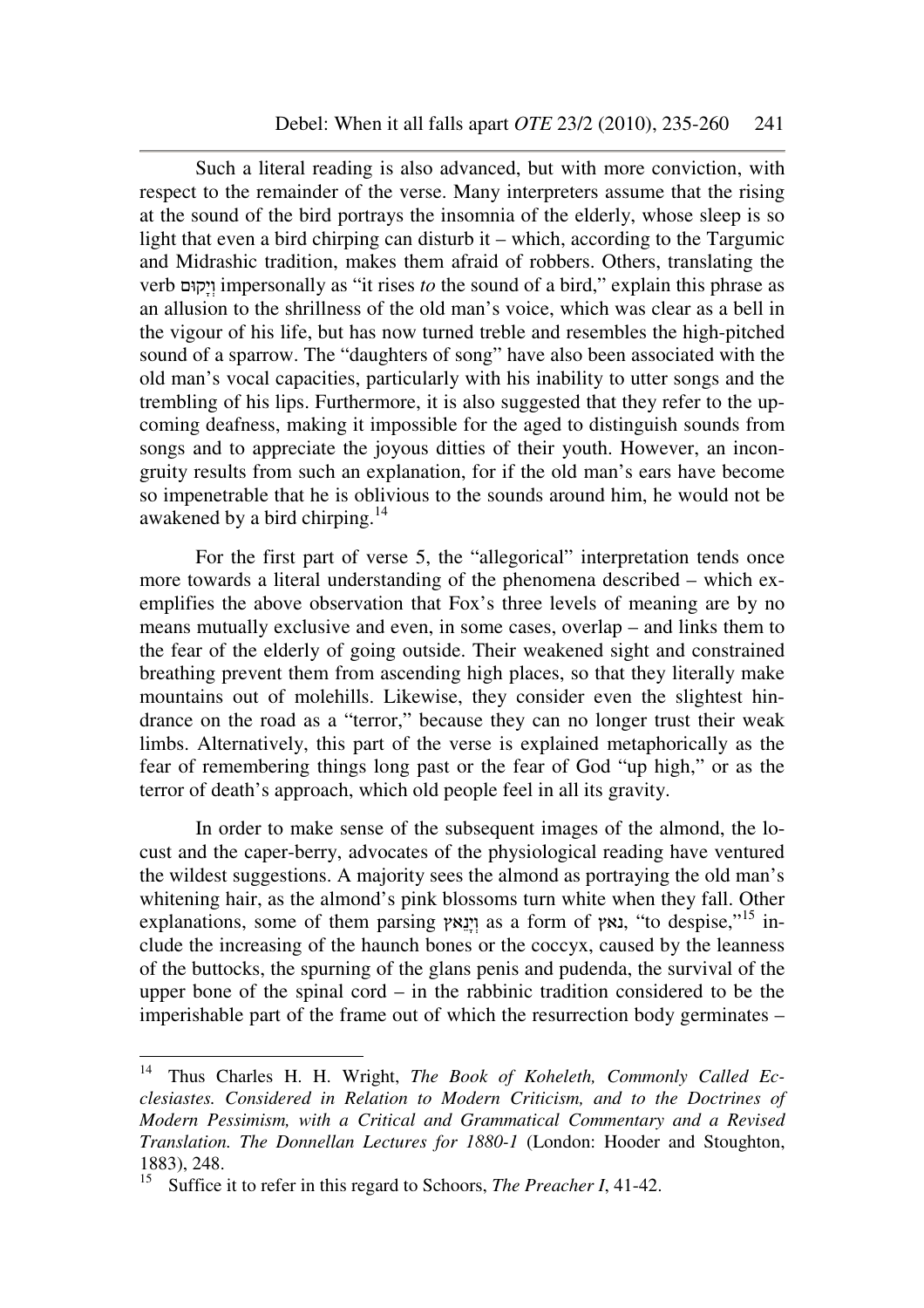or, on a more literal plane, the inability of the aged to reach and to crack the nuts of the almond tree and their loss of appetite for this delicacy. As the noun שׁקד is made up of the same consonants as the verb "to be vigilant" – cf. the play of words in Jer  $1:11-12 - it$  is further contended that, here again, Oohelet hints at the insomnia of the elderly, but this suggestion is entirely built on the image of the almond and disregards the verb וינאץ.

For the interpretation of the locust, whose verb's meaning is also uncertain,<sup>16</sup> the following proposals have been made: the old man's unsteady and halting gait, the swelling of his ankles, legs, and feet, the stiffening of the back part of his pelvis and his thighbones, his scraggy and crumpling figure, the diminishing of his rump, the loss of elasticity in his hips, his crunching joints, his laboured breathing, his gaining weight, his protruding shoulders, hips and back, his inability to bear even the smallest weight, the dropsy and swelling from which his stomach suffers, preventing him from digesting the locust, the drooping of his buttocks, and the impotency of his member, which he drags along like a dead weight. An erotic connotation has been suspected for the caper, too, because it was not only used as a condiment but also renowned in antiquity for its aphrodisiac effect.<sup>17</sup> Reading the clause האביונה ותפר as "the caper-berry fails" or "the caper-berry is made ineffectual,"<sup>18</sup> the propagandists of the anatomical interpretation consider it as a (literal) reference to the decay of the male organ and the loss of sexual desire, which can no longer be resuscitated by the caper, or to the old man's failing appetite, for which the caper has likewise become pointless. An alternative interpretation, whether or not in the context of understanding the poem as "allegory of old age," reads this image metaphorically in the light of the next part of the verse: the old man, who is on the verge of death and is soon to be carried to his "eternal home" – commonly understood here as the grave<sup>19</sup> – is like the overripe caper-berry which has already burst open and is about to fall on the ground.

 $16<sup>16</sup>$ <sup>16</sup> Schoors, *The Preacher II*, 405.<br><sup>17</sup> See for example George E M

See, for example, George F. Moore, "The Caper-Plant and Its Edible Products. With Reference to Eccles. xii. 5," *JBL* 10 (1891): 55-64. However, *pace* John E. Todd, "The Caper-Berry (Eccles. xii. 5)," *JBL* 6 (1886): 13-26, who raises the objections that there is no evidence that the caper was anciently supposed to excite appetite or lust or that it was eaten at all.<br> $^{18}$  On the grammatical form at

<sup>18</sup> On the grammatical form and meaning of this clause, see Schoors, *The Preacher II*, 412-413.

<sup>19</sup> So, for example, Ernst Jenni, "Das Wort עולם im Alten Testament," *ZAW* 64 (1952): 211, and Schoors, *The Preacher II*, 290-291. See furthermore Jean-Jacques Lavoie, "Etude de l'expression עולמו בית dans Qo 12,5 à la lumière des textes du Proche-Orient ancien," in *'Où demeures-tu?' (Jn 1,38). La maison depuis le monde biblique* (eds. Jean-Claude Petit, André Charron and André. Myre, Québec: Fides, 1994); and Avi Hurvitz, "קברות#בית and עולם#בית: Two Funerary Terms in Biblical Literature and their Linguistic Background," *Maarav* 8 (1992): 59-68.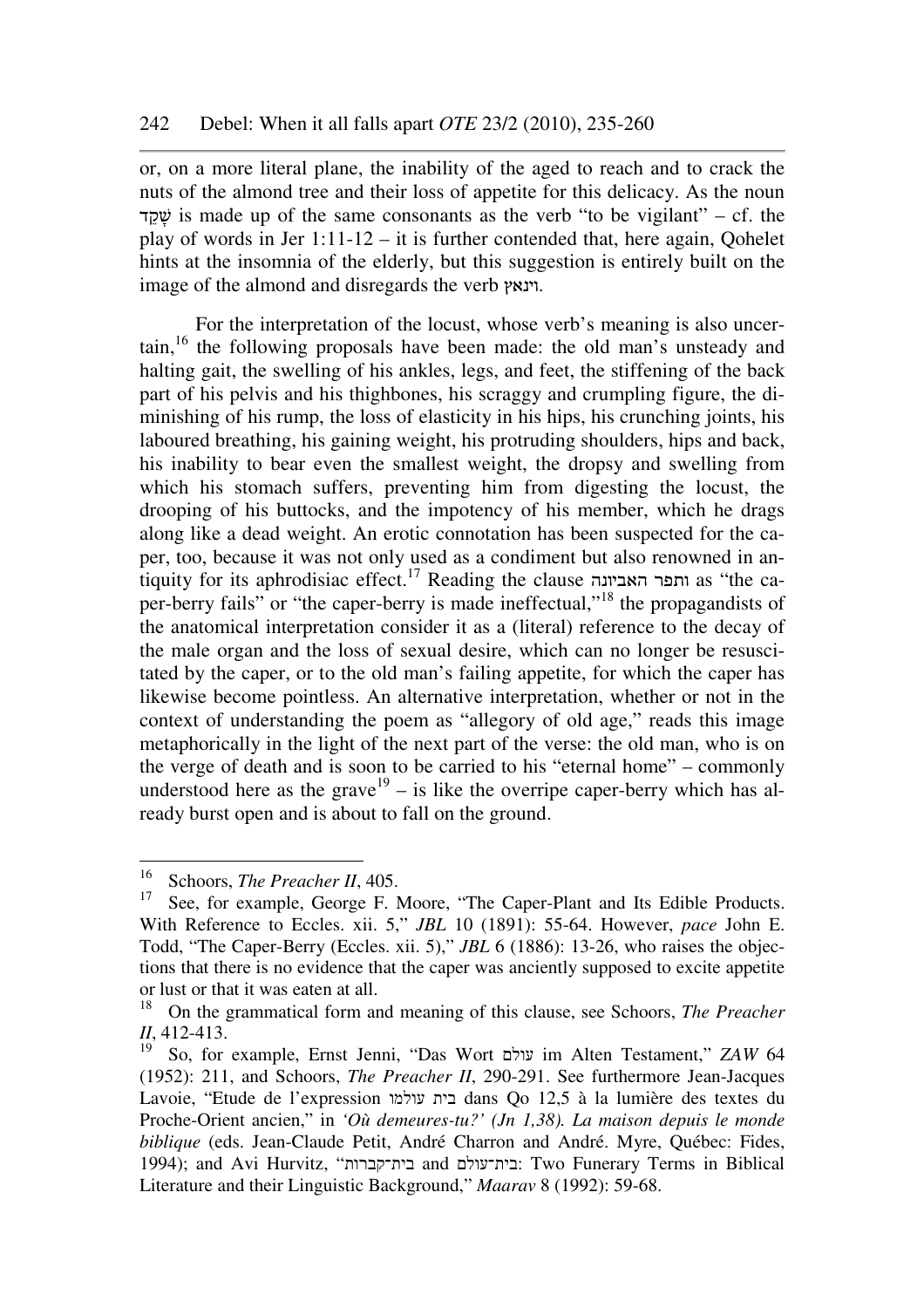At this point, the final poem takes a decisive change of course, as it is now for the first and only time explicitly said that someone has died. The "allegory of old age" reaches its tragic climax in the literal description of the old man's death, the man over whom the mourners raise their dirges. Nonetheless, the rabbinical tradition does not think of actual mourners, but understands them as a euphemism for the maggots crawling over the body.<sup>20</sup> In the same vein, the objects mentioned in verse 6 are interpreted as metaphors for the dissolution of the body,  $2^{21}$  and thus as the logical continuation of the allegory in the previous verses. The snapping of the silver cord is connected to the bursting of the spinal column and the marrow,<sup>22</sup> the crushing of the golden bowl to the cracking of the skull and the cerebral membrane, the shattering of the jar to the collapse of the stomach and the gall, and the smashing of the wheel into the pit to the heart ceasing to pump blood, to the lungs shuddering their last rattle, or to the rotting of the intestines of the belly. Finally, this process of bodily decomposition comes to an end in verse 7, when nothing but dust is left and the principle of life returns to God.

### **3 The Actual Experience of the Aged**

As has already been indicated above, the traditional physiological reading has encountered considerable opposition in contemporary biblical scholarship, mainly because its interpretation was inconsistent. An alternative interpretation, rather close to the physiological reading but explicitly rejecting its alleged allegorical significance, has been proposed by Daniel Buzy, who is still convinced that the poem is concerned with old age and holds that it ought to be read in a literal fashion whenever this yields satisfactory sense.<sup>23</sup> In his opinion, the valiant guards of the house tremble because they have themselves become old and powerless, and the men once known for their strength are bending when experiencing the tremors of old age. The women who used to grind the corn have likewise grown too feeble to perform their laborious and tiresome duty, and their mistresses can no longer gaze through the lattices because they suffer from failing eyesight. In a similar vein, the closing of the doors signifies the loss of social contacts due to their growing weakness, and the fading of the

 $20\,$ The Targum, however, paraphrases the final part of verse 5 as "the angels who exact judgment go about like scribes in the streets" (translation Kraus, "Christians, Jews and Pagans," 230).<br> $^{21}$  Joroma, however

<sup>21</sup> Jerome, however, departs from his Jewish sources by interpreting all four objects as general metaphors for death; Kraus, "Christians, Jews and Pagans," 206.<br><sup>22</sup> Be it noted that an alternative allegorical interpretation, which does no

Be it noted that an alternative allegorical interpretation, which does not consider 12:5c a turning point in the poem, regards the snapping of the silver cord as the urine of the old man, which used to flow during his youth in a strong torrent resembling a silver thread, but now merely empties by drops. Furthermore, the Babylonian Talmud thinks of the penis, and Targum Onqelos of the tongue that has become dumb.<br> $^{23}$  Cf. Buzy "Portrait," 333: "Le sens littéral propre doit être retenu chaque f

<sup>23</sup> Cf. Buzy, "Portrait," 333: "Le sens littéral propre doit être retenu chaque fois qu'il nous donne un sens satisfaisant aussi bien dans l'ensemble que dans le détail."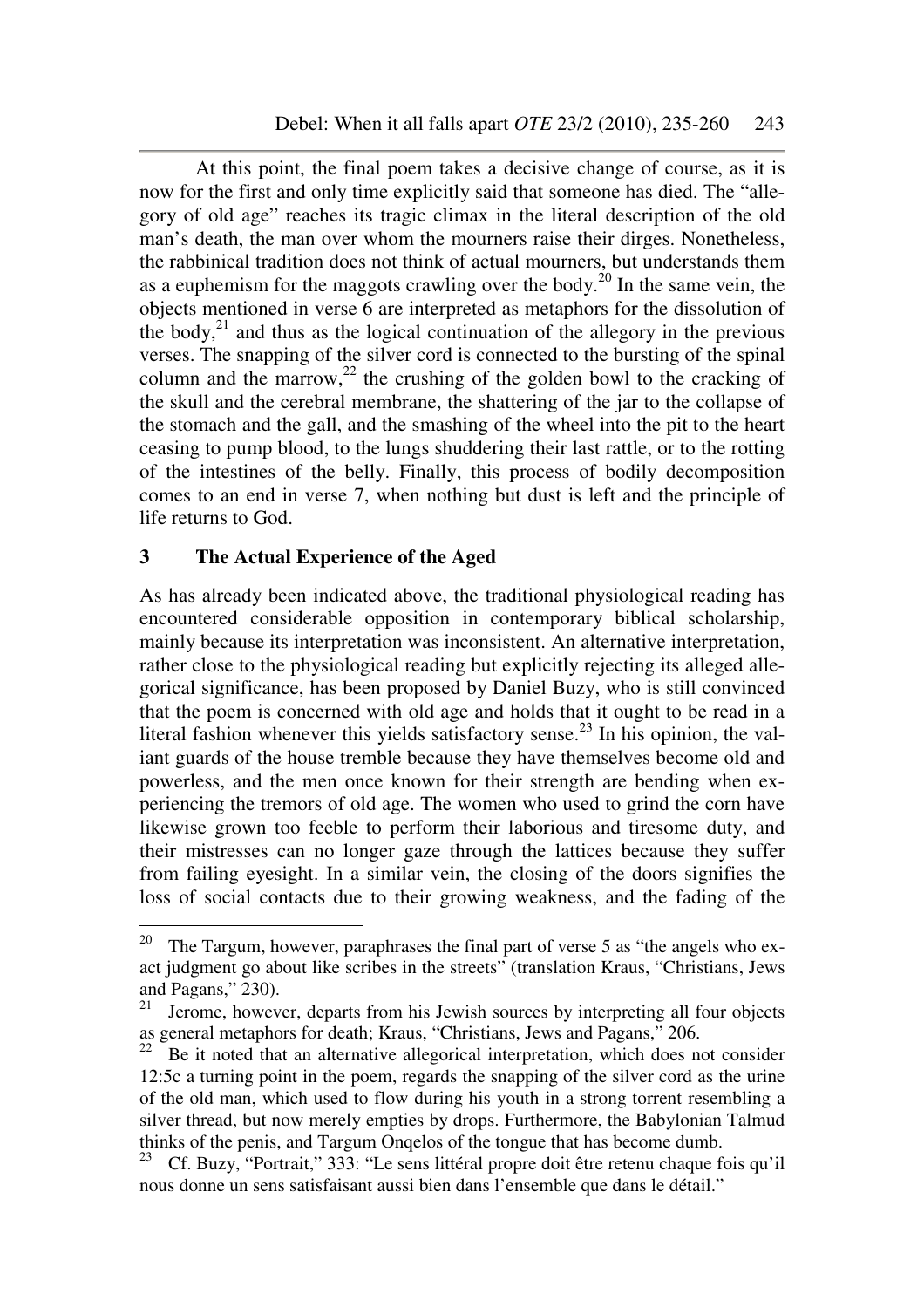mill's sound their loss of energy. Buzy contends, nevertheless, that for the other verses – with the exception of 5a literally describing the fear of the aged – a metaphorical reading is most obvious, and thus he understands the silencing of the daughters of song, the darkening of the sky and the return of the clouds, as well as the crushing of the various objects, as general metaphors for the end of life. Finally, in his view, the almond refers to the white hair of the old man, and the locust to his shuffling gait, whereas the metaphor of the caper scattering his seeds would be dramatically announcing death in verse 5c.

To be situated along the same line of interpretation is Maurice Gilbert, who also considers verses 3 and 4 as a literal depiction of what people actually experience when getting on in years: shaking, stooping, infirmity, blindness and isolation.<sup>24</sup> Moreover, he points out that the reference made in verse 3 to servants, their masters, female slaves and their mistresses at the same time emphasises that the fate of death is inescapable, while the fact that the number of grinding-maids has dwindled reflects the bitter reality in antiquity that few people reached an advanced age. Unlike Buzy, Gilbert suggests that 4b portrays the short and light sleep of the old man, who, in contrast to the birds, has no reason to sing. When he loses his appetite (5b), there is no pleasure for him anymore. Leading a secluded life in anticipation of his departure from the living, he is already on his way to the tomb according to the world outside, which impatiently awaits his burial (5c). From Gilbert's point of view, this description of the actual experience of the aged is framed by two metaphors: while verse 2 compares the final phase of life to a never-ending winter, the images of the lamp and the jar in verse 6 introduce the idea of death, which is made explicit by the separation of the soil and the life-spirit in verse 7.

## **4 A Wealthy House Fallen in Disrepair**

A few years earlier, John Sawyer had already spurred on the decline of the physiological reading by suggesting that the final poem be read instead as a "parable of a ruined house".<sup>25</sup> Once more elaborating on his favourite theme of the failure of human efforts, Qohelet would be recounting in 12:3-5 the downfall of a mighty household at the time when its rich owner inevitably passes away. Sawyer surmises that these verses form a separate unity within the final poem, preceded by the conjunction -ש ביום instead of לא אשר עד, and composed of two stanzas. The first stanza (3a-4a) relates the reactions of the various classes associated with the house, both men and women, slave and free, and the

 $24\,$ <sup>24</sup> Maurice Gilbert, "La description de la vieillesse en Qohelet xii 1-7 est-elle allégorique?," in *Congress Volume Vienna 1980* (ed. John A. Emerton, Leiden: Brill, 1981), 96-109.

 $25$  John F. A. Sawyer, "The Ruined House in Ecclesiastes 12: A Reconstruction of the Original Parable," *JBL* 94 (1975): 519-531. Shortly after, the same reading of verses 3-4 was adopted by Hagia Witzenrath, *Süß ist das Licht ... Eine Literaturwissenschaftliche Untersuchung zu Koh 11,7-12,7* (St. Ottilien: Eos, 1979), 45.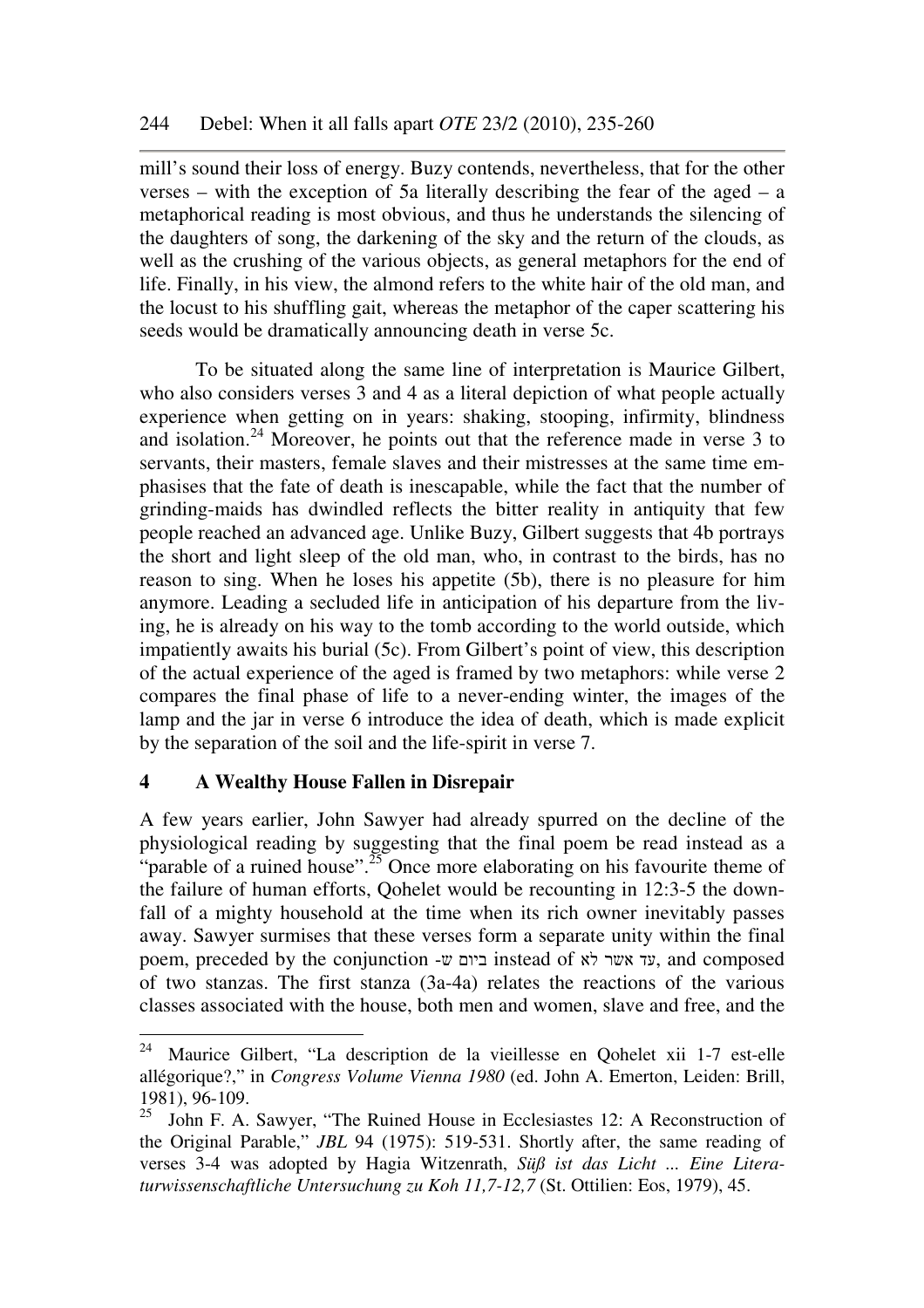fading of human activities appropriate at the time of a burial. The second stanza (4b-5b), then, opposes humanity's transience to nature's indifference, which contrasts sharply with the involvement of the inhabitants at the house's decay. Removing the prefix ל- as a secondary interpolation caused by the dominance of the allegorical reading in the Masoretic tradition, Sawyer considers הצפור קול as the subject of ויקום and subsequently argues for the emendation of חוַּּשִׁיְו to וְיָשׂ<sub>ּ,</sub> ni v:), yielding the translation "the sound of birds singing can be heard and all the chattering song-birds."<sup>26</sup> Insouciant nature's apparent jeering at the house's dilapidation continues in verse 5, with the birds "looking down" from up high, whereas down to earth the fauna and flora repossess the neglected garden. In Sawyer's view, the almond symbolises the re-awaking of nature in the abandoned estate, when the locust, which is easily frightened by people, is free to settle and stuff itself, and the caper can "grow" – accepting רֶפִתְו instead of רֵפָתְו – over the rocks and walls of the deserted place. Finally, yet another contrast is invoked in verse 5c when the wealthy owner's death increases the activities of the professional mourners: just as nature was unmoved when the estate fell in disrepair, so life goes on unchanged in the city when someone is being brought to his tomb.<sup>27</sup> Exemplifying that one man's death is another man's breath, no conclusion could have been more fitting to this parable of the fall of a house and its workers.

According to John Jarick, Sawyer's understanding has been anticipated by Theodore of Mopsuestia, the church father from the Antiochene school who vigorously rejected the "allegorical" exegesis of the Alexandrian tradition, and for this text also argued for an unwaveringly literal reading of all the images as the fall of a mighty estate.<sup>28</sup> In Theodore's opinion, the smooth functioning of a house breaks down when the guards become weak and can no longer protect its riches, as a consequence of which the women of the house, afraid of robbers, are anxiously sitting in the dark and locking the doors, the grinding-maids grow feeble from poverty and hunger, and those who fill the pitcher with water from the spring cease their activity. Remarkably, even Theodore has to opt for a metaphorical interpretation of verse 5b in order to make its images fit his literal interpretation:<sup>29</sup> the slightest noise puts the inhabitants of the house on edge and fills them with fear consuming them like locusts devour a field and clinging to them like a caper-plant that fastens itself to rocks. However, Jarick points out an important *caveat* in this regard: as Theodore's comments are only

<sup>26</sup>  $\frac{26}{27}$  Sawyer, "Parable," 530.

<sup>&</sup>lt;sup>27</sup> Compare to the paraphrase of the parable in Fox, "Aging and Death," 58.<br><sup>28</sup> Lohn Jarick, "Theodore of Monsuestia and the Interpretation of Ecclesi

John Jarick, "Theodore of Mopsuestia and the Interpretation of Ecclesiastes," in *The Bible in Human Society: Essays in Honour of John Rogerson* (eds. M. Daniel Carroll R., David J. A. Clines, Philip R Davies, Sheffield: Academic Press, 1995),  $311-315$ .<br> $29$  Open

Once more, this is a case in point that Fox's three levels of meaning cannot be used in order to classify the various understandings of the poem.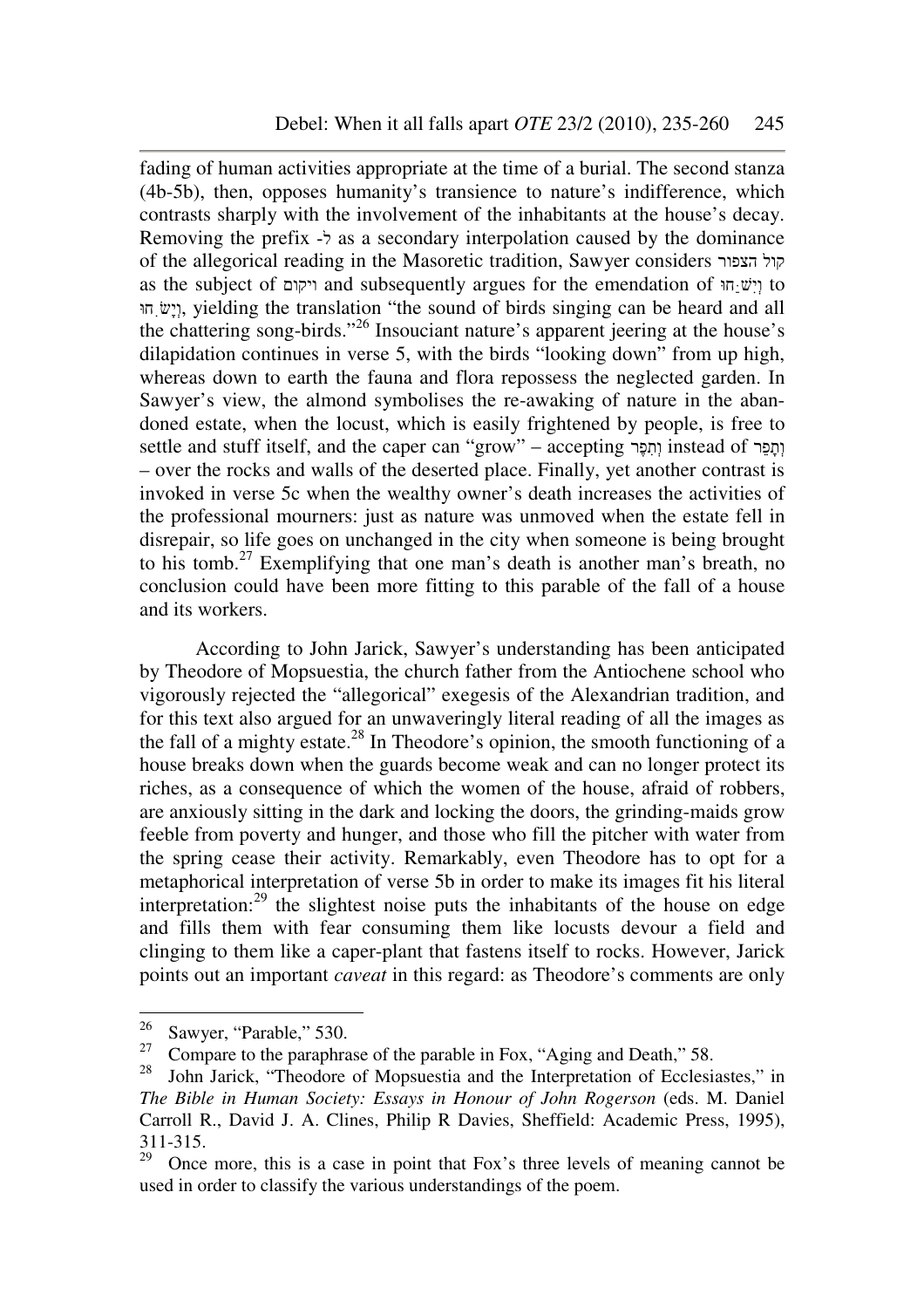known from the Syriac commentary of Dionysius bar Salibi, it cannot be ruled out that the latter made some adjustments where he found Theodore's interpretation unsatisfactory.

Be that as it may, a quite similar case for understanding verses 3-4 as a description of a wealthy estate at the day of its master's death has been made by Taylor, whose "dirge-theory" represents one of the first modern attempts to establish a persuasive alternative to the "allegory of old age".<sup>30</sup> Separating the figures of dissolution in verses 6 and 7 from the rest of the poem, Taylor contends that, with the plain reference to the mourners in verse 5c, verses 2-5b make up a short poem suited to a funeral procession. After the introductory symbols of unhappiness and calamity in verse 2, ביום marks the transition to the literal portrayal of the actual cessation of business and pleasure in a house when the hour of death tolls for its master: $31$  all its inmates, men and women of the higher and lower degree alike, are in a state of mental perturbation, the great double street-door is closed to exclude visitors on the days of mourning, the mill stops as no food needs to be prepared for their reception, and while the merry voices of singing girls grow silent, the "bird of evil omen" raises his doleful dirge. Taylor takes verse 5a as depicting how terror encompasses people and lurks around them, so that every enjoyment is extinguished (5b): the delightful flower of the almond cannot please in this time of sadness, the consoling chirp of the grasshopper fails to comfort the mourner, and the delicacy of the caper-berry cannot awaken his senses. Finally, this dirge about the earthly house's decay at the time of its owner's death is suited to the funeral procession described in verse 5c when the mourners accompany his body to his  $\cdot$ "eternal house."<sup>32</sup>

### **5 The Closing Days of the Palestinian Winter**

Only a few years after the first publication of Taylor's "dirge-theory," an alternative non-physiological understanding of the poem was proposed by C.H.H. Wright, who saw in the first five verses of the poem the imagery of the gloomy winter months of the Ancient Near East.<sup>33</sup> More in particular, Qohelet would be

<sup>30</sup> See Taylor, *The Dirge of Coheleth in Ecclesiastes XII*, as well as Charles Taylor, "The Dirge of Coheleth," *JQR* 4 (1892): 533-549; 5 (1893): 5-17.

<sup>&</sup>lt;sup>31</sup> It should be remarked that Michael Friedländer, "Design and Contents of Ecclesiastes," *JQR* 1 (1889): 46, likewise briefly notes that verses 3-5 describe "the change of the stir and bustle in a castle into stillness and lethargy."

 $32$  Fox, "Aging and Death," 60-61, appreciating Taylor's attempt to grasp the literal meaning of the poem, points out that, although it is not impossible that some lines of the poem are derived from actual dirges – as is maintained by M.A. Anat, "The Lament on the Death of Man in the Scroll of Qoheleth," *Beth Miqra* 15 (1970): 375-380 – dirges were meant to mourn over the deceased rather than describing the funeral.

<sup>&</sup>lt;sup>33</sup> Wright, *The Book of Koheleth*, 217-275. Comp. also the excursion by J.G. Wetzstein in Delitzsch, *Koheleth*, 445.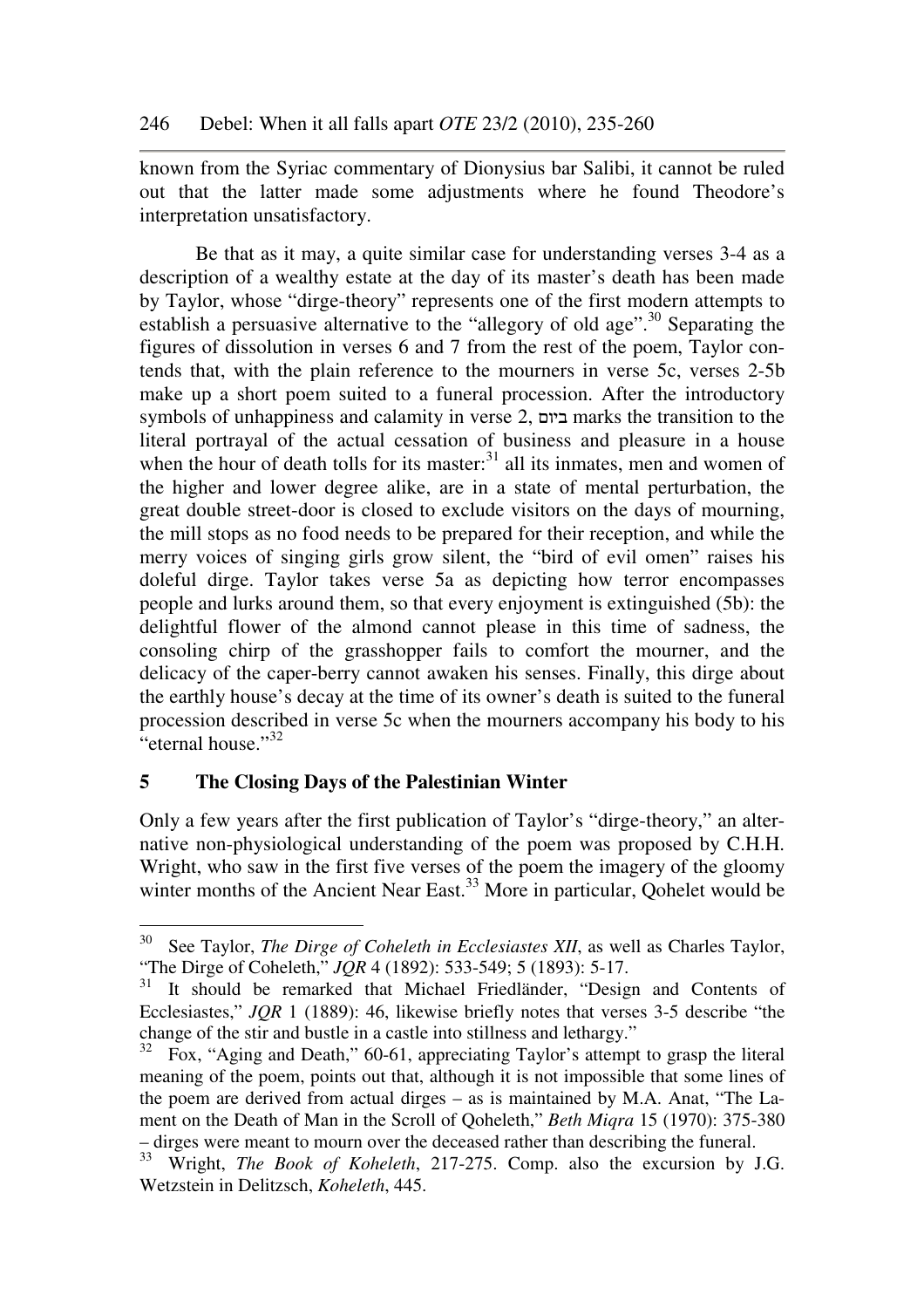portraying in seven stanzas, which do not coincide with the seven verses in the Masoretic Text, the seven closing days of wintertime, which usually came at the end of February after a period of more genial weather, and were – though also considered as the heralds of spring – dreaded as fraught with death by the aged. These "days of death," in which the cold was bitterly felt for the last time, are briefly characterised in the first stanza (verse 1b) as days in which there is no pleasure, which is then illustrated by the darkening atmosphere in the second stanza (verse 2). Their effects upon the aged are described more in detail in the third stanza (3a-4a), when servants and their masters alike cringe in the face of death, the maids cease from grinding the corn because too many of them have fallen ill, the face of the ladies at the windows darkens as death casts its shadow over them, and the doors are closed in a desperate attempt to keep death outside. The fourth stanza (4b-5a) anticipates the coming of spring, but at the same time indicates that the after-winter has done its work: while the young rise early at the sound of the birds, the elderly are sick and dying. This contrast is, in Wright's opinion, further elaborated in the fifth stanza (5b-c): while the almond tree is blossoming and the locust is crawling out from his hole, the caper no longer appeals to the old man, who is going on his last journey, while the mercenary mourners are already loitering about his house, eager to be hired for his funeral procession. Even though he feels that death is slowly but steadily approaching, it still befalls him suddenly, as is apparent from the sixth stanza (verse 6), which compares his dying hour to the sudden snapping of the silver cord suspending the golden bowl of the lamp, and to a pitcher being shattered. That the aged have died at the end of winter is confirmed in the seventh and last stanza (verse 7) with the dissolution of their remains.

In more recent times, similar suggestions have been made to connect the poem to the dreariness of a winter's day, albeit without Wright's reference to the seven "days of death," notably by Oswald Loretz and Lüdger Schwienhorst-Schönberger.<sup>34</sup> However, their respective understandings of the poem develop in different directions. On the one hand, Loretz notes that the coming of springtime with its chattering birds in verse 4 and its blossoming trees in verse 5, putting an end to the darkening of the sky from verse 2 and the cheerlessness of the city from verse 3, stands in contrast to the fate of man, who cannot escape the winter of his life.<sup>35</sup> Schwienhorst-Schönberger, on the other hand, considers the revival of nature in verse 5b as a cautious allusion to a new

<sup>34</sup> <sup>34</sup> H.W. Hertzberg, *Der Prediger* (Gütersloh: Gerd Mohn, 1963), 210, too, noted that Qohelet here compares the hopelessness of old age to the gloominess of the Palestinian winter, but he restricts this interpretation to verse 2 only.

<sup>35</sup> Oswald Loretz, *Qohelet und der Alte Orient. Untersuchungen zu Stil und theologischer Thematik des Buches Qohelet* (Freiburg - Basel - Wien: Herder, 1964), 189- 193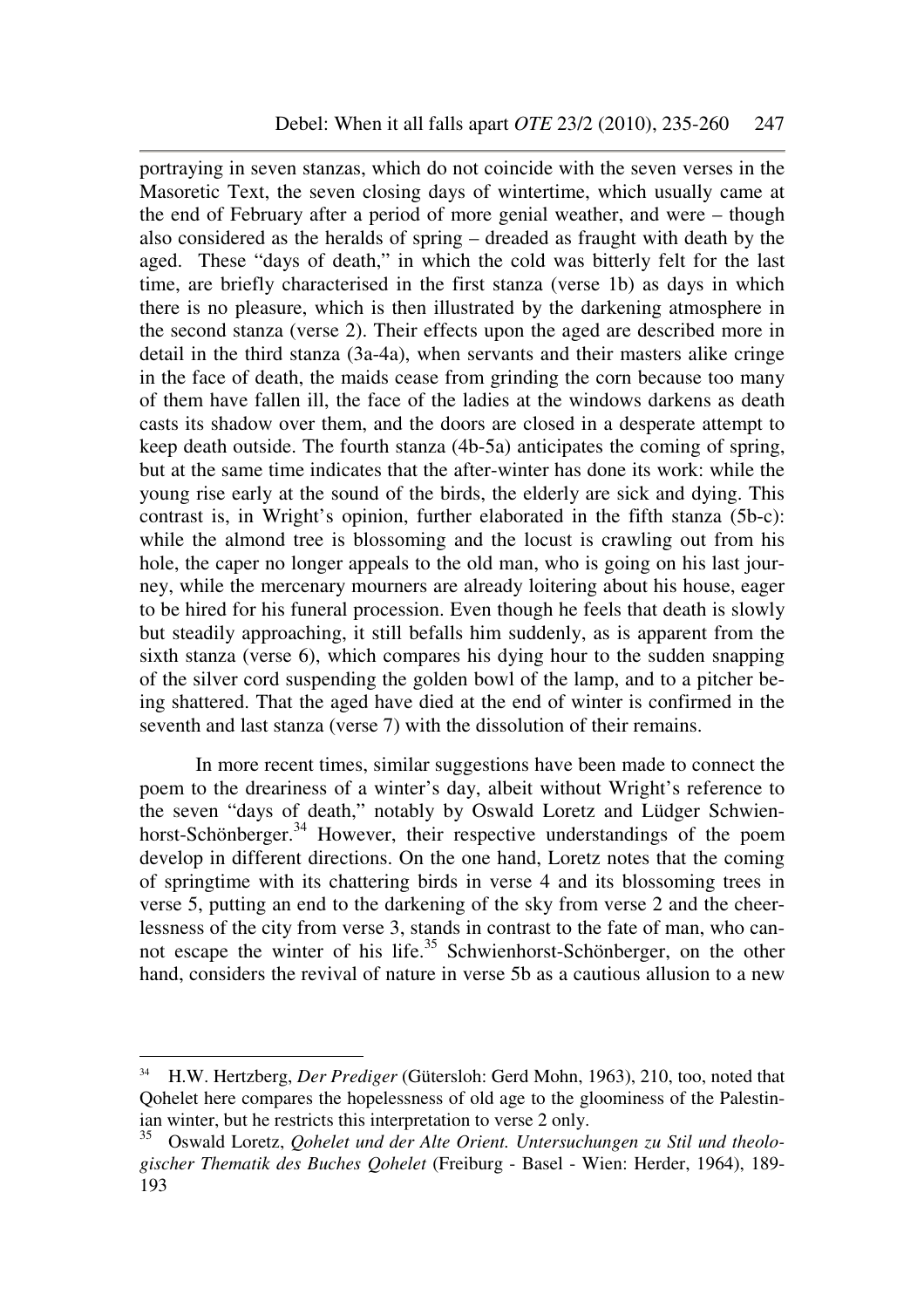beginning after the sudden rupture of death.<sup>36</sup> Specifying that spring is heralded by the blossoming of the almond, that the locust finds ample food when the new grass sprouts and that the bursting open of the ripe caper marks the beginning of summer, he is convinced that Qohelet implicitly offers a hopeful perspective for the dying old man, who is frightened by the terrors of death (verse 5a), in his future new and eternal house (verse 5c). As such, Schwienhorst-Schönberger disagrees with the *communis opinio* by denying Qohelet's belief in an absolute death.<sup>37</sup>

## **6 The Gathering of a Devastating Storm**

Quite early in the nineteenth century, a different theory on the final poem's meaning was developed by F.W.C. Umbreit, who believed that Qohelet describes death as an approaching storm.<sup>38</sup> In the latter half of that century, his interpretation gained the support of Christian Ginsburg, whose theory specified that ביום at the beginning of verse 3 indicates that the storm would have lasted at least for twenty-four hours.<sup>39</sup> While forcefully dismissing the physiological reading, Ginsburg explains that these extraordinary atmospheric conditions are already indicated in verse 2, with the continuous return of the clouds bringing fresh rain and obscuring the celestial bodies, instead of the sky clearing up after the cloudburst. In the following verses, the desperation and dread of the city's inhabitants are depicted: slave and master alike are terrified by the threatening tempest, the revolving of the mill – indispensable for baking daily bread– ceases because the grinders seek shelter from the storm, the women who previ-

<sup>&</sup>lt;sup>36</sup> Lüdger Schwienhorst-Schönberger, "Buch der Natur. Kohelet 12,5 und die Rückkehr des Lebens," in *Das Manna fällt auch Heute noch: Beiträge zur Geschichte und Theologie des Alten, Ersten Testaments* (eds. Frank-Lothar Hossfeld and Lüdger Schwienhorst-Schönberger, Freiburg - Basel - Wien - Barcelona - Roma - New York: Herder, 2004), 539-545. Cf. also Lüdger Schwienhorst-Schönberger, *Kohelet*  (Freiburg - Basel - Wien: Herder, 2004), 534: "Es dürfte nur wenige Texte in der Heiligen Schrift geben, die auf so zarte und zurückhaltende Weise von einem neuen, ewigen Leben sprechen."

<sup>&</sup>lt;sup>37</sup> See also Lüdger Schwienhorst-Schönberger, "Vertritt Kohelet die Lehre vom absoluten Tod? Zum Argumentationsgang von Koh 9,1-6," in *Auf den Spuren der schriftgelehrten Weisen* (eds. Irmtraud Fischer, Ursula Rapp and Johannes Schiller, Berlin - New York: de Gruyter, 2003). With respect to Qohelet's perspective on life and death, see my contributions "Gedenk, o mens, dat je zult sterven... Het perspectief van het boek Prediker op het leven vóór en na de dood," in *Bijbelse wijsheid aan het woord* (eds. H. Ausloos and B. Lemmelijn; Leuven: VBS - Acco, 2007); and "Lifeand-Death Advice from a Conservative Sage: Qohelet's Perspective on Life after Death," in *Text, Theology, and Trowel: New Investigations in the Biblical World* (eds. L.D. Matassa and J.M. Silverman, Scranton, PA: University Press, forthcoming).<br><sup>38</sup> Eriodrich W.C. Umbreit, Koheleths des weissen Königs Seelenkannt (G

<sup>38</sup> Friedrich W.C. Umbreit, *Koheleths des weissen Königs Seelenkampf*, (Gotha: Becker'schen Buchhandlung, 1818).

<sup>39</sup> Ginsburg, *Coheleth*, 457-469.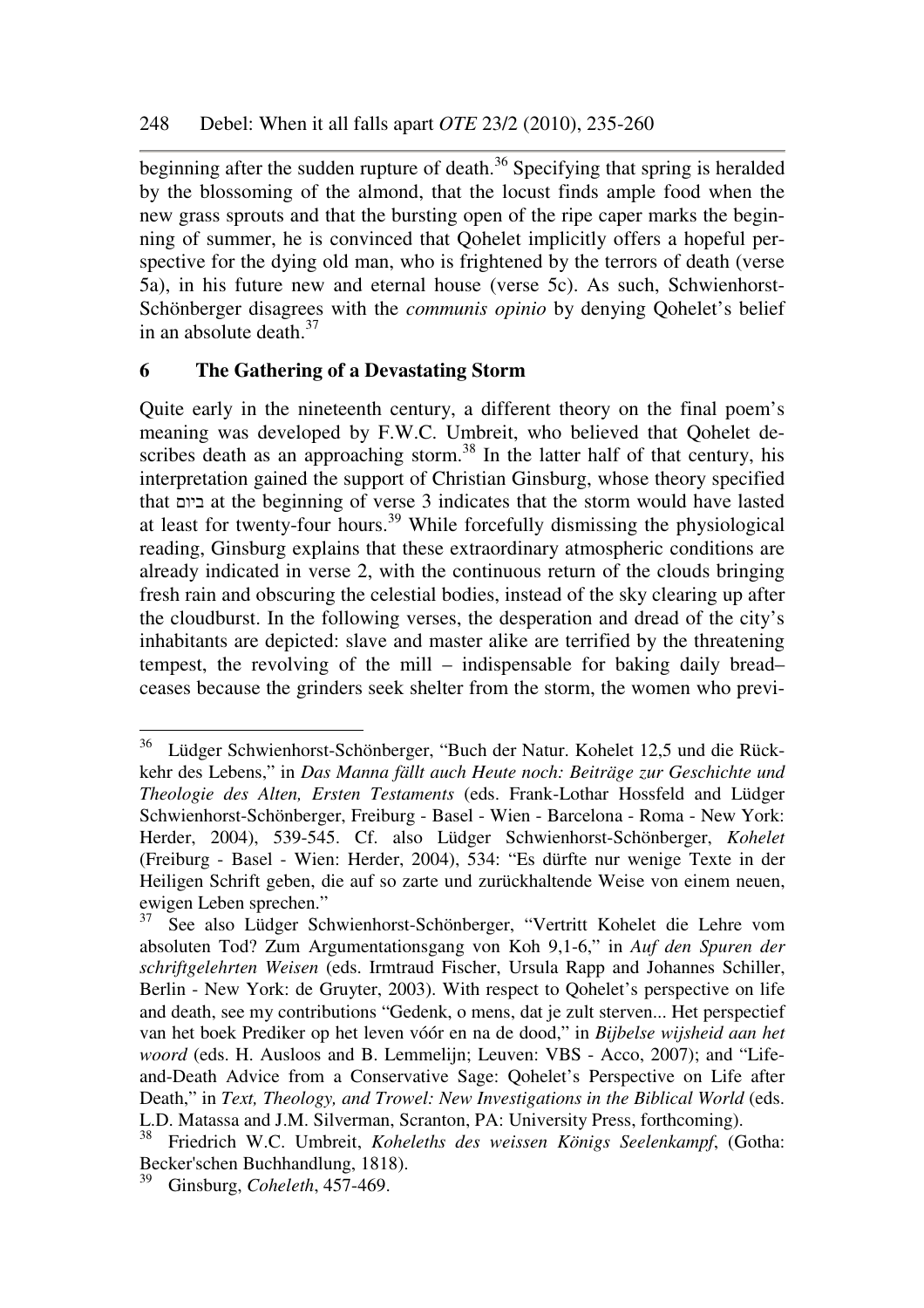ously amused themselves by peering through the lattices are frightened, too, and the doors are barred against the wind and the rain. Anticipating the storm's approach, birds leave their nests, so Ginsburg maintains, and the shriek of the swallow fills the air – the swallow being the bird to which the general designation הצפור refers in his opinion. Together with the gathering clouds, all this makes people tremendously afraid of what is "up high" (verse 5a), so that even the highly prized almond and the delicious locust – which was, according to Ginsburg, an agreeable and wholesome food in the Ancient Near East<sup>40</sup> – remain untouched, and the caper-berry fails to excite the appetite. The literal portrayal of a funeral in verse 5c clarifies that Qohelet speaks metaphorically about the approach of death, with subsequently two further metaphors about its arrival and the dissolution of the body, i.e. the snapping of the silver cord by which the golden lamp was suspended and the disfunctioning of a well.

Leahy has advanced a comparable understanding of the poem in a short article where he amplifies the storm's horrors.<sup>41</sup> Terror is sent into the hearts of the various classes referred to in verse 3, all cowering from the raging storm. Merry-makers are terrorised into silence. The almond tree lies battered on the ground. The caper-shrub is torn apart, and even the locust is overpowered by the storm and barely able to move. Unlike Ginsburg, Leahy believes that this imagery continues in verse 6, portraying the ravages in the aftermath of the storm.

In similar vein, Fredericks considers verses 3-5, governed by -ש ביום, to be describing the social community and its natural surroundings' response to a calamitous storm already announced by the atmospheric imagery in chapter 11<sup>.42</sup> The hired and noble men are startled by the tempest's approach and humble themselves in order not to be exposed to its onslaught. The grinding-maids neglect their duty and watch the catastrophic disaster from behind the windows after having shut the doors to the street. The ominous song of the birds in the

<sup>40</sup> <sup>40</sup> Cf. also Choon-Leong Seow, *Ecclesiastes: A New Translation with Introduction and Commentary* (New York - London - Toronto - Sydney - Auckland: Doubleday, 1997), 362: "There is ample evidence, however, that the insect was consumed by people in the Levant in ancient times, as many Bedouin do even today."

<sup>41</sup> Michael Leahy, "The Meaning of Ecclesiastes 12,1-5," *ITQ* 19 (1952): 297-300. It must be noted that the interpretation of the poem as symbolising the fear and desolation of facing death under the image of a household facing a devastating storm, is also supported by Tremper Longman, *The Book of Ecclesiastes* (Grand Rapids, MI - Cambridge: Eerdmans, 1998), 270.

Daniel C. Fredericks, "Life's Storms and Structural Unity in Qoheleth 11,1-12,8," *JSOT* 52 (1991): 95-114. It should be pointed out that Fredericks argues for the demarcation of the final pericope of the book as 11:1-12:8, for which he appeals to the same arguments that were given by Graham S. Ogden in favour of the independence of 11:1-6 in "Qoheleth XI 1-6," *VT* 33 (1983): 222-224; reiterated in "Qoheleth XI 7- XII 8: Qoheleth's Summons to Enjoyment and Reflection," *VT* 34 (1984): 27-28.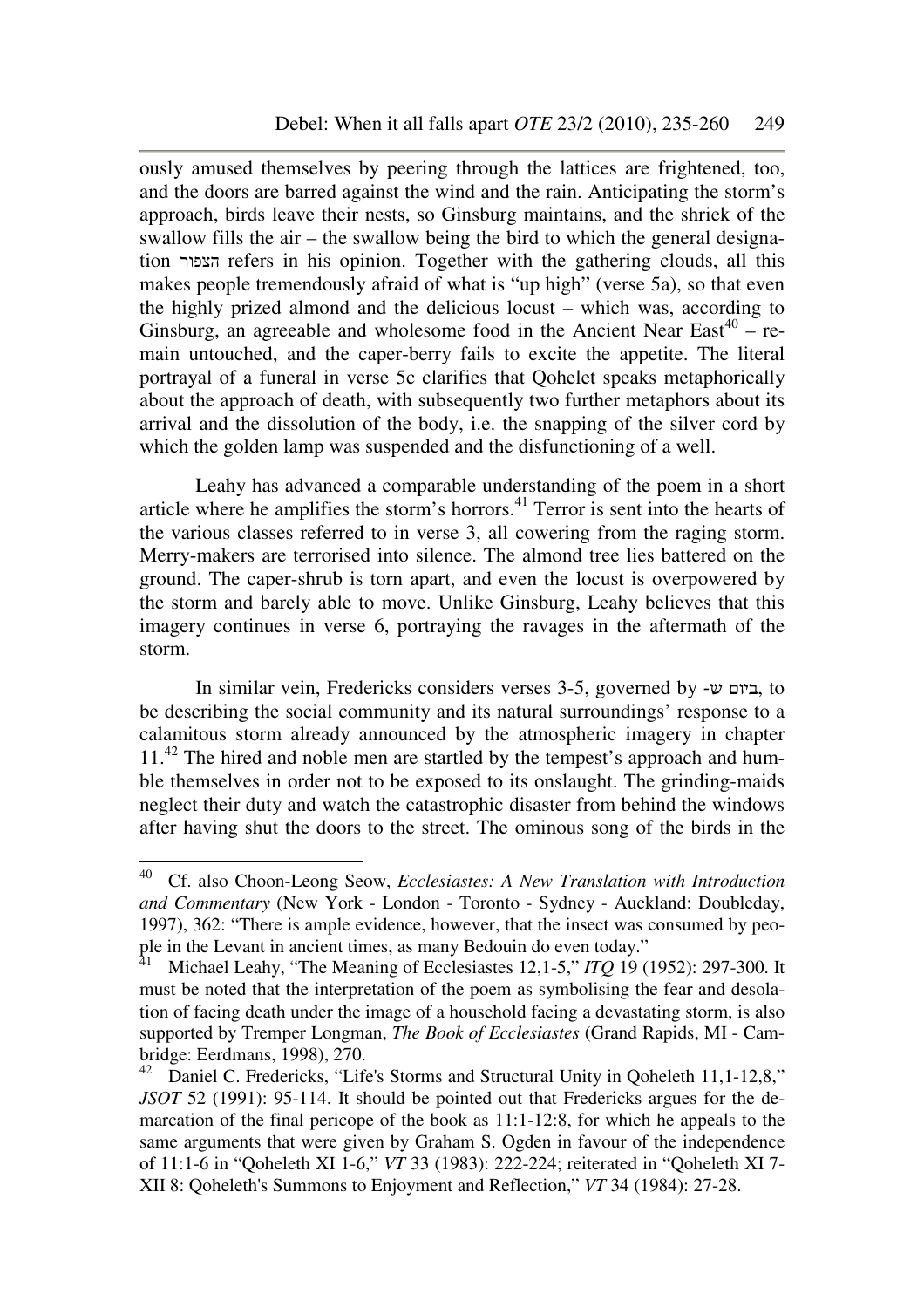morning represents the proverbial calm before the storm, as even they are afraid of the heights in which they are flying. Vegetation and insects are also affected by the storm: the beautiful almond is made to look disgusting by the thunderstorm, the grasshopper can scarcely crawl in the torrential rain, and the caper-bush is broken by the squalls. When the interpretational key to the metaphor is finally provided in verse 5c, it becomes clear that the response to the storm closely resembles the despair of the aged at the nearness of death. The main reason for this is given in the next verse, in which the finality of death is emphasised by the shattering of four objects of everyday life: just as the storm leaves a wasteland, death leaves a crushed body to be buried.

To conclude this section, an embarrassing interpretation along the same line is to be mentioned, notably the explanation given in the late nineteenth century commentary by Plumptre, who combines the thunderstorm approach with the traditional understanding of the poem as an "allegory of old age" by asserting that each element in the gathering of the tempest has its analogue in the microcosm of the individual human.<sup>43</sup> Even though he formally rejects the poem's mere physiological interpretation as "a morbid outgrowth of prosaic fancy in men in whom the sense of true poetic imagination was extinct,"<sup>44</sup> he connects the description of the storm's effect on the people (verse 3) to the bodily changes caused by old age – the shuffling gait, the flaccid arms, the toothless mouth and the upcoming blindness – and the portrayal of the terrors brought about by the storm (verse 4) to the weakening of the bodily functions – the dulling of sensation and of the desire to eat, the fading of the voice and its childish sound, and the inability to sing or enjoy songs. Furthermore, for the following verses, he resorts exclusively to the physiological understanding and drops the meteorological reading altogether. This leaves the reader with the impression that by the end of his commentary, Plumptre's own "sense of true poetic imagination" had also been extinguished.

## **7 Natural Upheaval and Universal Cataclysm**

Reaching further back in time to the commentaries of Gregory Thaumaturgos and Didymus the Blind yields yet another interpretation of the poem, which can also be found in the works of several medieval authors, among whom are Richard of Saint-Victor and Bonaventure.<sup>45</sup> While Didymus sees it as a vision of the

<sup>43</sup> See Edward H. Plumptre, *Ecclesiastes or the Preacher: with Notes and Introduction* (Cambridge: University Press, 1881), 213-222. A somewhat similar approach is taken by James L. Crenshaw, *Ecclesiastes: A Commentary* (Philadelphia, PA: Westminster Press, 1987), 185, when arguing that verse 2 suggests both the approach of a storm and the failing of eyesight during old age. However, he does not sustain this line of interpretation throughout the whole poem; see 5.

<sup>&</sup>lt;sup>44</sup> Plumptre, *Ecclesiates*, 214.

<sup>45</sup> For the understanding of the final poem in medieval exegesis, see Leanza, "Eccl  $12.1 - 7.$ "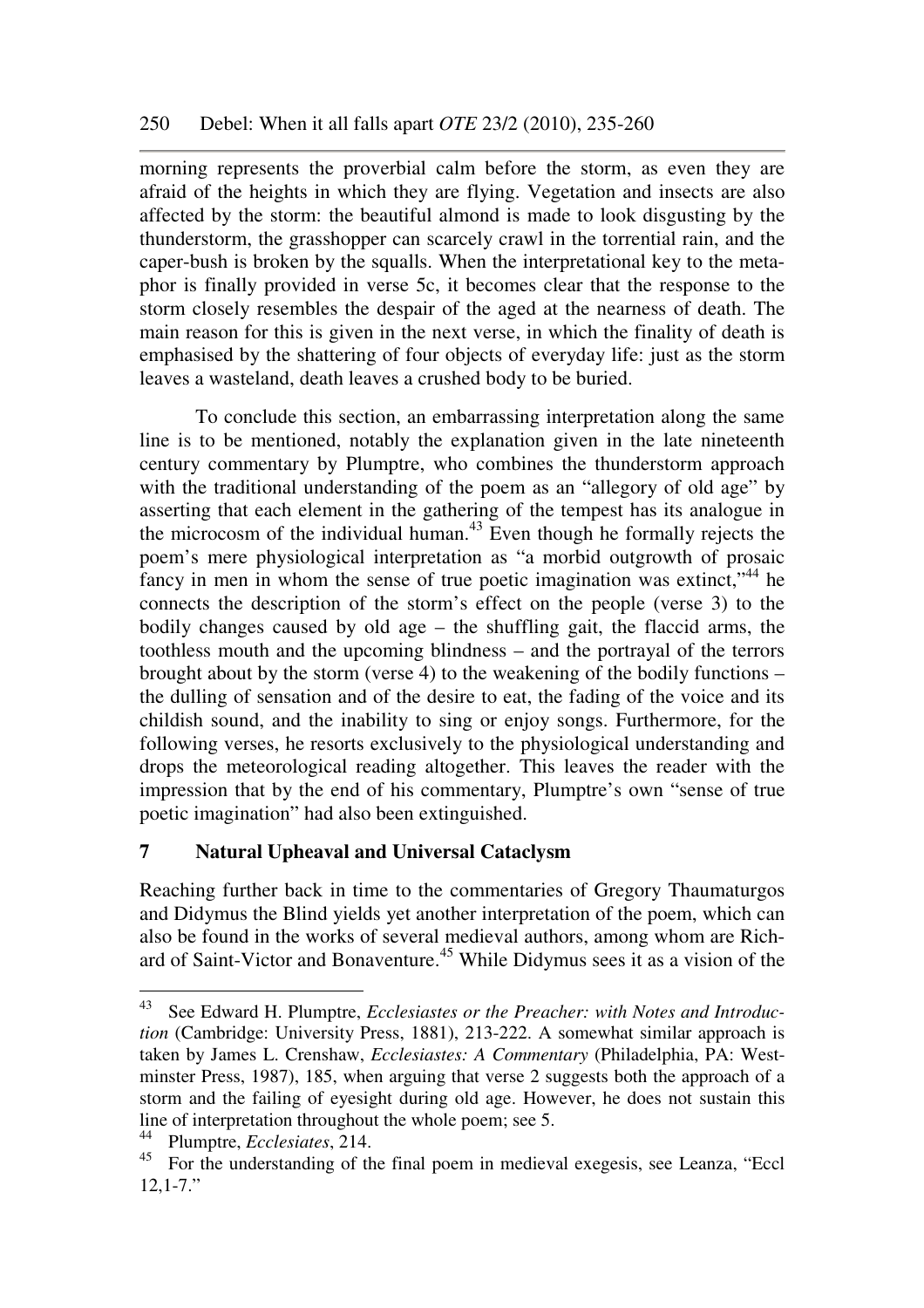church's completion, Gregory – like Didymus a pupil of Origen – considers it an apocalyptic oracle about the approaching *eschaton*, the end of days that had been announced by the prophets. In his paraphrase of the book of Qohelet, which is also today's earliest extant commentary, Gregory relates the guardians of the house to the angels who will go into action when the sun, moon and stars no longer shine, and put a stop to all work, so that the grinding women will flee into the dark places of their houses and will only dare to speak with the weakest voice, like a tiny bird.<sup>46</sup> Furthermore, according to Gregory, divine retribution – which will be inflicted "from above,"  $5a - is$  foretold by the images in 5b: to bloodstained cities and their leaders will be given a bitter and bloody punishment, rising like a blossoming almond-tree and imposed on them like a swarm of flying locusts, so that each and every lawbreaker will be thrown out like the contemptible caper-shrub. In these days, neither silver nor gold will be of use for people on earth (verse 6), who can only be saved through acknowledging the One who brought them into being (verse 7).

Although Leanza noted that the eschatological reading had been abandoned at the time when he wrote, $47$  it has been revived by several scholars at the dawn of the present millennium. Dismissing the exclusive preoccupation of scholars with aging and death because it ignores the proto-apocalyptical idiom of the poem, Beal has argued that Qohelet, who would be longing for a justice beyond the limits of the worldly order, presents in his final words a vision of the disjunction of the cosmos and its collapse into "chaosmopolis."<sup>48</sup> In his opinion, the undoing of creation is announced in verse 2 with the heavenly lights ceasing to function as they are supposed to, and the clouds shrouding the world in darkness, which goes against the common wisdom that the sun will return after the rain. He maintains that starting from the next verse the poem paints a random collage of the calamity and desolation in the wake of this threat of cosmic magnitude: verse 3 shows the vulnerability of the four social, domestic levels within the house, whereas verses 4-5a describe the disorder and terrors on the street. With the mention of the almond, the locust and the caper, Beal infers that even nature takes part in the disorientation brought about by this universal disaster: nature has gone awry with the counter-natural images of an almond going to waste, a locust being a burden to itself and a caper having

 $46\,$ <sup>46</sup> For the text of Gregory's commentary on the final poem, see John Jarick, "An 'Allegory of Age' as Apocalypse (Ecclesiastes 12:1-7)," *Colloquium: the Australian and New Zealand Theological Review* 22 (1990): 19-27; *Gregory Thaumaturgos' Paraphrase of Ecclesiastes* (Atlanta, GA: Scholars Press, 1990): 289-299, and on the design and contents of Gregory's paraphrase, "Gregory Thaumaturgos' Paraphrase of Ecclesiastes," *Abr-Nahrain* 27 (1989): 37-57.

<sup>47</sup> Leanza, "Eccl 12,1-7," 193, 205.

<sup>48</sup> Timothy K. Beal, "C(ha)osmopolis. Qohelet's Last Words," in *God in the Fray. A Tribute to Walter Brueggeman* (eds. Tod Linafelt and Timothy K. Beal; Minneapolis, MN: Fortress, 1998).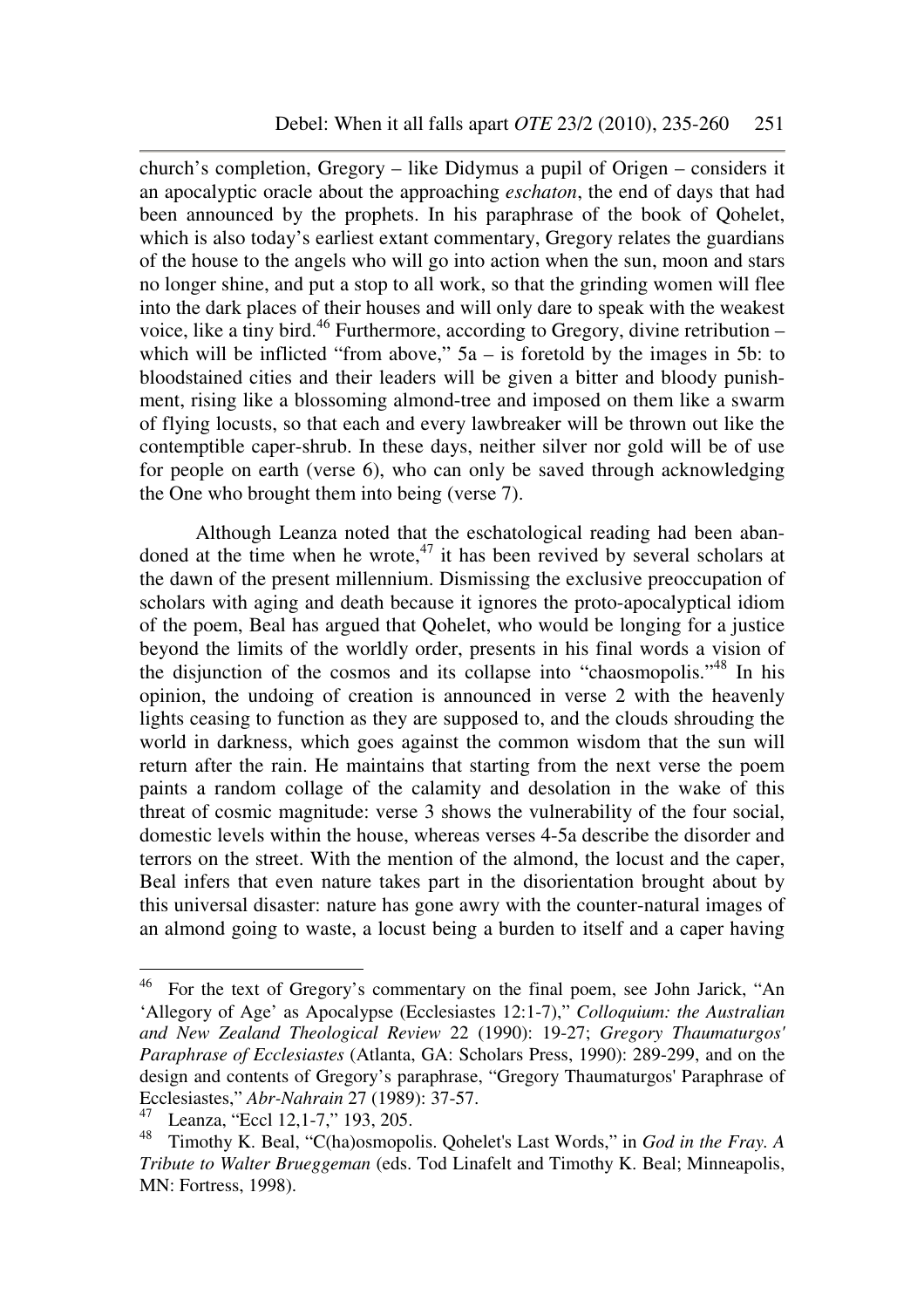lost its aphrodisiac effects. The sphere of death is further evoked by the lament at the end of verse 5 and by the urban ruin suggested by the demolished and abandoned everyday items in verse 6, resembling a ghost town. The undoing of creation reaches its climax in the last verse, which at the same time concludes the breakdown: as the dust of the earth and the breath of life have been separated again, the re-intrusion of chaos in the divine order is complete. Contrary to what one might expect, this is no desperate conclusion for Beal, as he opines that the reference to dust and wind opens up a "chaotic desert" on the edge of which otherness might be revealed and a new creation established. With such a conclusion, however, he goes far beyond the actual words of Qohelet, who does not even slightly hint at the establishment of a new world and instead leaves his readers in a wasteland.

A similar eschatological understanding of the poem has been put forward by Choon-Leong Seow, who likewise thinks that Qohelet depicts a cosmic disaster as a metaphor for the permanent end of human existence.<sup>49</sup> This universal destruction is announced by the threatening cosmic signs in verse 2, after which the terror and desolation that will reign "on that day" (ביום) are portrayed in verses 3-5a. The watchers are terrified at the sight of these signs, and the sturdy men crouch in fear, while the utmost important life-sustaining activity of grinding the corn stops, and the women look out their windows in vain, realising that all hope has been dashed and that only death is left. In verse 4, the scene moves to the crowded bazaar in the city, $50$  the centre of economic and social activities of which the double door is closed. The shutting of these doors ominously hints at the calamity, along with the silencing of the assuring and salutary revolving of the mill, which normally drones on unabated. The diminishing sounds of social intercourse and domestic activity are replaced by the rising noise of the birds that typically come down from up high to devastated places where the population has been annihilated.<sup>51</sup> After a short reference to the panic in the thoroughfares in verse 5a, the poem continues by painting the countryside as unsavoury, again foreboding the vast catastrophe that is about to strike the earth. Three plants, which were very common in Palestine, languish in the face of doom. The almond tree, renowned for its beauty, becomes disgusting to see. Since הגב is sandwiched between two plant images, Seow argues that it does not refer to the insect, but rather to the tree which is also known as "Saint John's Bread" and normally lives for centuries, but now droops misera-

<sup>49</sup>  $^{49}$  Seow, "Eschatological Poem," 209-34.

<sup>50</sup> In this regard, it must be noted that Graham S. Ogden, *Qoheleth* (Sheffield: Phoenix Press,<sup>2</sup> 2007), 218, points out that *sûg* represents the modern Arab equivalent of the market-place.

Seow, "Eschatological Poem," 218-219, points to the parallel with Rev 18, where the end of Babylon is symbolised by the mill's permanent silence, and the city is haunted by birds.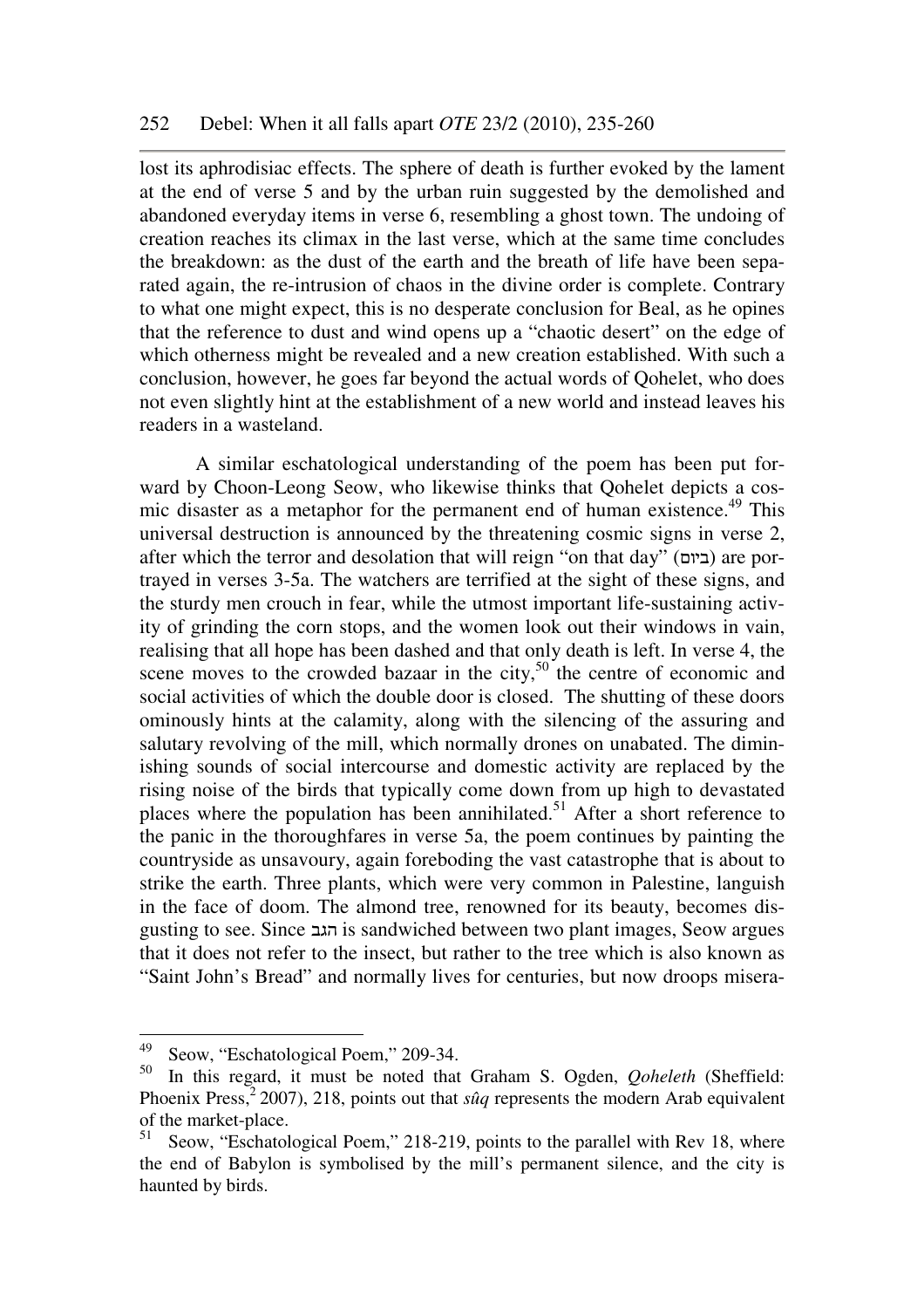bly.<sup>52</sup> And finally, the caper-bush is defoliated. The next part of the verse explains these eschatological signs in a phrase introduced by כי: mankind is marching towards a place of no return, the finality of which is further illustrated in verse 6. The silver thread signifies, according to Seow, a durable lampstand in the form of a tree with a golden bowl attached to it as the receptacle for the oil, symbolising life and fertility and often placed in tombs, but even this last spark of hope is crushed as the lamp of humanity is extinguished. The smashing of pottery likewise symbolises death and may have been part of a funeral rite, reinforced by the shattering of the jar into the "pit," as בור can also be a euphemism for the grave. Finally, the extinction of human life culminates in the body's return to the dust of the earth and God taking back the breath of life.

The apocalyptic language of the poem and its resemblances to prophetic announcements of divine judgment are also emphasised by another present-day commentator on the book of Qohelet: Krüger believes that Qohelet uses eschatological images to deconstruct the expectation of a universal destruction.<sup>53</sup> He points out that the judgment God will cast on the individual is already alluded to at the very beginning of the poem (verse 1a), probably referring back to the warning near the end of the previous chapter (11:9b). Moreover, he contends that, while verses 2-5a evoke the end of the entire world, the following contrasts limit the scope to the individual's fate. While nature flourishes again (verse 5b), man heads relentlessly towards death (verse 5c), his utensils are destroyed (verse 6) and his dead body will disintegrate (verse 7). As such, Krüger contends that the cosmic eschatology is demythologised and reduced to the realistic expectation of death, which ends the individual's personal world and is "universal" in the sense that nobody can escape from it.

Not to be confused with Krüger's understanding of the poem is the proposal by Kruger, who suspects that the ancient mythical idea of a breaking millwheel looms in the background.<sup>54</sup> As this millwheel was supposed to cause the revolving of the celestial bodies and the rotation of the earth, Kruger believes that the darkening of the sun, moon and stars in verse 2 suggests the

<sup>52</sup> <sup>52</sup> This interpretation of הגב had already been proposed by George Henslow, "The Carob and the Locust," *ExpT* 15 (1903-1904): 285-6. Some years before, Moore, "Caper-Plant," 64, had raised the question whether the word could not refer to another vegetable, as it comes in strangely between the almond and the caper.

<sup>53</sup> Thomas Krüger, "Dekonstruktion und Rekonstruktion prophetischer Eschatologie im Qohelet-Buch," in *'Jedes Ding hat seine Zeit...' Studien zur israelitischen und altorientalischen Weisheit* (eds. Anja A. Diesel, Reinhard G. Lehmann, Eckardt Otto and E. Wagner; Berlin - New York: de Gruyter, 1996), 114-124; see also his *Qoheleth* (Minneapolis, MN: Fortress, 2004), 202-204.

<sup>54</sup> Hennie A. J. Kruger, "Old Age Frailty versus Cosmic Deterioration? A Few Remarks on the Interpretation of Qohelet 11,7-12,8," in *Qohelet in the Context of Wisdom* (ed. A. Schoors; Leuven, University Press – Peeters: 1999).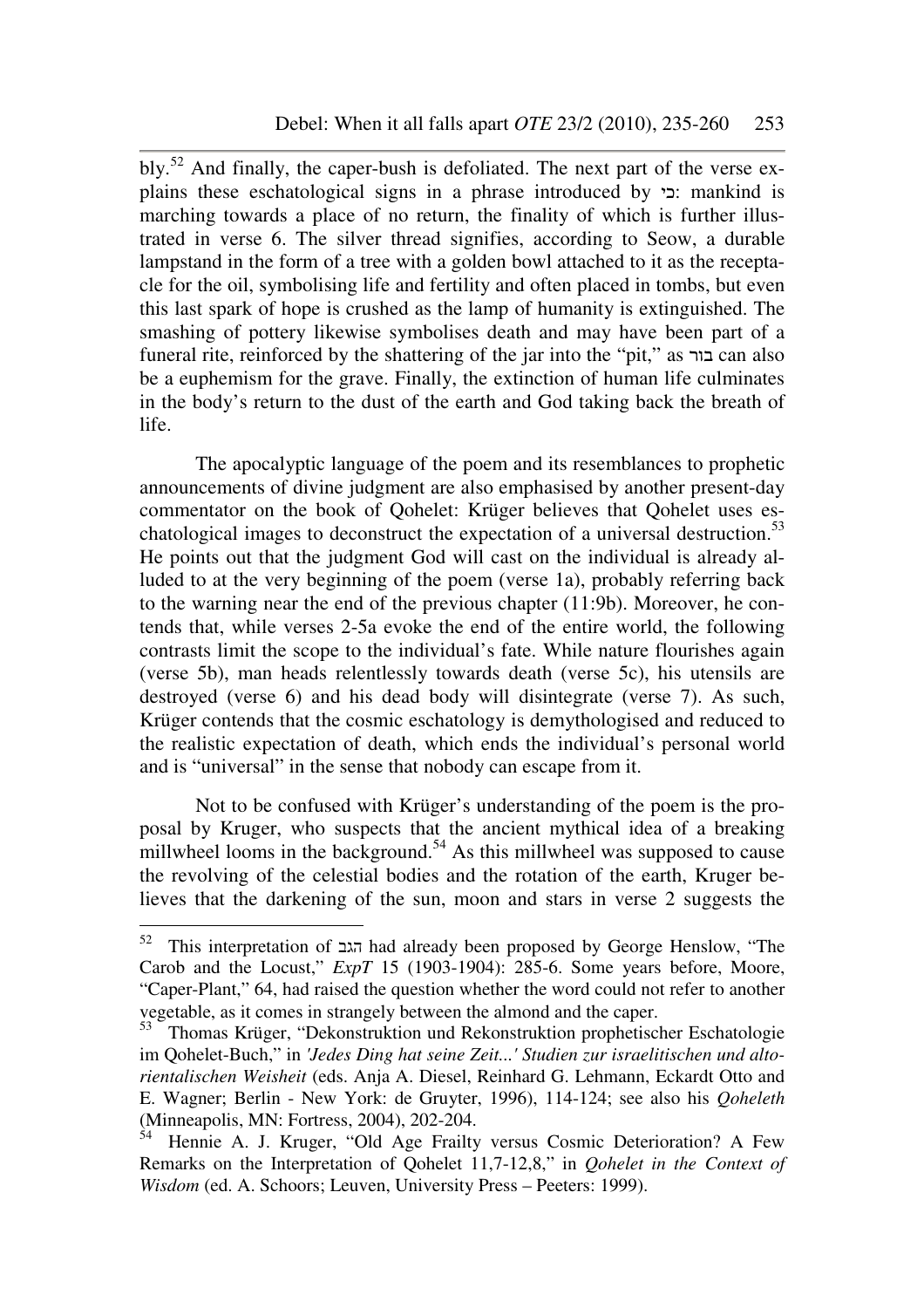apocalyptic darkness caused by the millwheel being sundered from its pillars, of which the giving way is linked to the trembling keepers of the house. Moreover, Kruger sees this point of view corroborated through the references to the mill in verses 3 and 4 and to the destruction of the pulley (גלגל) used to draw water from the cistern in verse 6. The pulley falling into the cistern  $(\Box)$  – which is, according to Kruger, together with the disputed form  $(12:1)$ part of a ring-composition – echoes the mythical whirlpool or maelstrom created by the millwheel falling into the ocean. Since, in ancient myth, the images of the whirlpool and the millwheel are often accompanied by the cutting down of the mythical tree, standing for the axis of the earth and the heavens, Kruger refers back to the falling of a tree mentioned in 11:3. He finds further support for his thesis in its parallelism to – allegedly – torrential rains poured out upon the earth and in the immediately preceding warning that "you do not know what disaster may happen on earth" (11:2). To make the story complete, Kruger associates the snapping of the silver cord with the disruption of the Milky Way, and the smashing of the pitcher with the completion of the Age of Aquarius. As such, Qohelet would be alluding in a veiled way to the beginning of apocalyptical upheaval at the end of the "old age" of the globe, thereby using ancient mythological imagery. Suffice it to say in response to this suggestion that the cosmological symbolism of the final poem is rather restrained, and that, as noted by Fox, Qohelet avoids heaping up pictures of cataclysm and destruc- $\text{tion.}^{55}$ 

## **8 An Allegory of Death**

This last remark notwithstanding, Fox does not deny the presence of a certain amount of eschatological symbolism in Qohelet's final poem and even elaborates on its connections to the prophetical announcements of universal desolation awaiting humanity at the end of times when discussing the symbolic level of meaning.<sup>56</sup> In his later monograph that offers a rereading of the whole book, he reissues his earlier suggestion that Qohelet's last words can be read on three different levels of meaning, but appears less reserved about applying the term "allegorical" to the poem. In fact, he proposes an alternative allegorical reading, in which the theme of aging does not extend beyond 12:1 and all the images from 12:2 on are taken as ciphers for death.<sup>57</sup> Thus, for example, he sug-

<sup>55</sup>  $^{55}$  Fox, "Aging and Death," 66.<br> $^{56}$  Fox, "Aging and Doath" 63.

 $^{56}$  Fox, "Aging and Death," 63-67.

<sup>57</sup> Michael V. Fox, *A Time to Tear Down & a Time to Build Up: A Rereading of Ecclesiastes* (Grand Rapids, MI - Cambridge: Eerdmans, 1999), 347-349. That Qohelet's perspective shifts to death from verse 2 onwards is also maintained by Ogden, "Qoheleth XI 7-XII 8," 34-35, who asserts that "the contrast throughout xii 1-7 is not between youthfulness and old age, but rather between the full and vital life implicit in, or exemplified by, youth, and the emaciated half-life which is the awful prospect of Sheol". However, to this point of view the following objection is made by Ronald E. Murphy, *Ecclesiastes* (Nashville, TN - Dallas, TX - Mexico City - Rio de Janeiro -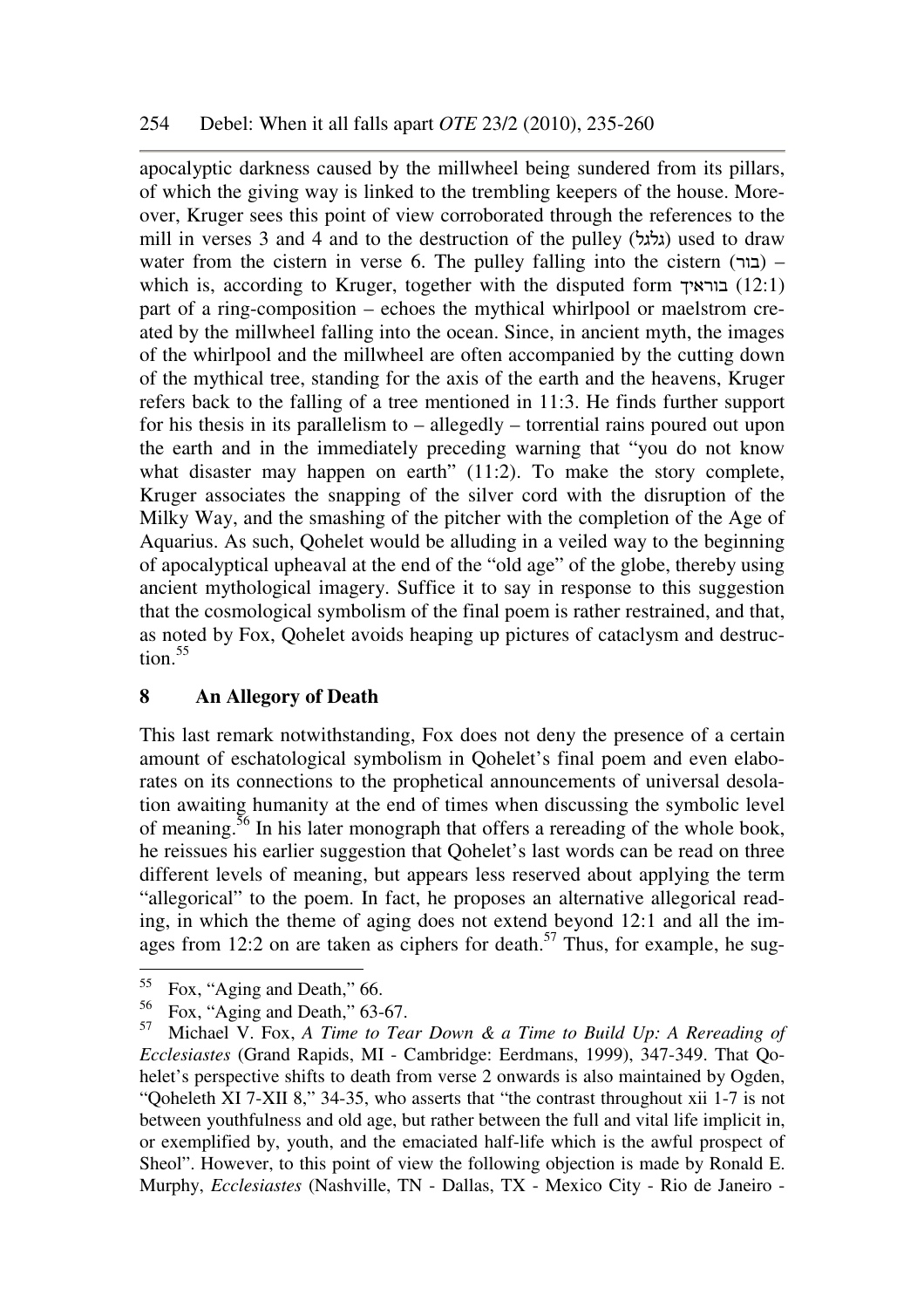gests that the darkening of the luminaries and the return of the clouds in verse 2 refer to the darkness of death. Similarly, he suggests that the trembling keepers of the house and the stooping powerful men in verse 3 portray people suffering from a mortal disease and writhing with pain in the throes of death, or that the sound of the bird and the bowing down of the daughters of song in verse 4 literally describe the threnodies and movements of the wailing women in a funeral procession. Most curiously, Fox accepts the idle grinding-maids to be understood as the teeth, the ladies looking through the lattices as the failing of eyesight in old age, the shutting of the doors as the closing of the bodily apertures of sensory input, and the fading sound of the mill as the silencing of the voice. This does not only seem incompatible with his earlier dismissal of the physiological interpretation of the poem, but it also contradicts his own statement that the poem as a whole is an allegory of death rather than of old age.

## **C CONCLUSION**

Venturing their criticism on the traditional understanding of Qohelet's final poem as an "allegory of old age," several scholars have observed that this reading misses as much as it captures in its desire to find coherence in the text,<sup>58</sup> and that the issue is not so much the impossibility of connecting some parts of the poem to bodily deterioration, but rather that many associations are completely arbitrary and open to multiple possibilities, which makes the allegorical approach as a whole an extremely subjective undertaking.<sup>59</sup> However, the present study has demonstrated that the alternatively proposed interpretations of the poem are just as difficult to corroborate and no less arbitrary in making all the images portrayed by Qohelet "fit" into their overall understanding of the poem, some of them even relying on doubtful emendations lacking any textual basis. As I have observed elsewhere with respect to the at least as emendation-haunted verse on the doings of the wicked in chapter 8, the question can and should be raised whether it is necessary to attribute a single meaning to each image of this beautiful and multifaceted poetical composition.<sup>60</sup> Why can it not simply be accepted that they are applicable to a multipli-

Beijing: Nelson, 1992), 115: "The distinction between old age and death is minimal here; the really critical issue is the nature of the language in vv. 2-6."<br> $58 \text{ S} \Omega_{\text{Q}} \text{Pa}^{-1}$  "C(ha)osmonolis" 205

So Beal, "C(ha)osmopolis," 295.

<sup>59</sup> See, for example, James L. Crenshaw, "Youth and Old Age in Qoheleth," *HAR* 10 (1986): 10, n. 40, and Longman, *Ecclesiastes*, 263. Cf. also R. Norman Whybray, *Ecclesiastes* (Grand Rapids, MI, Eerdmans; London, Marshall, Morgan & Scott, 1989), 163: "None of these hypotheses, however, can be wholly sustained without straining the sense of some of the items in the list."

See my "What about the Wicked? A Survey of the Textual and Interpretational Problems in Qoh 8,10a," in *Florilegium Lovaniense: Studies in Septuagint and Textual Criticism in Honour of Florentino García Martínez* (eds. Hans Ausloos, Bénédicte Lemmelijn and Marc Vervenne. Leuven - Paris - Dudley, MA: Peeters, 2008), 145.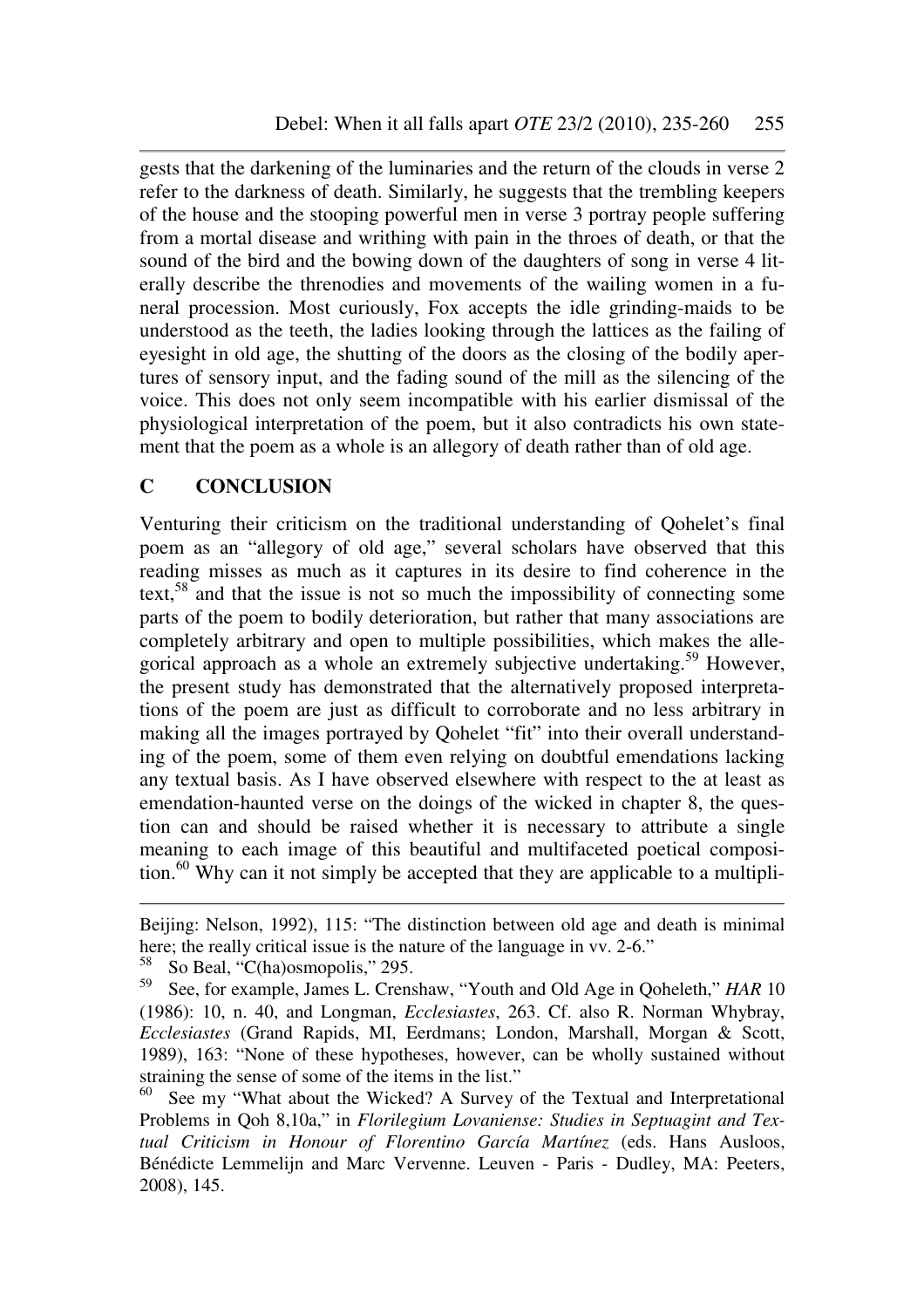city of situations and contexts? As is so often the case with poetry, the emphasis is here, in my view, not on the specific meaning of each image as such, but rather on the general feeling evoked by their quick succession. For instance, whether the watchers of the house are taken to denote the arms of the old man, or actual guards facing an upcoming storm or a cosmic disaster, or even the pillars on which the mythical millwheel rests, their trembling undoubtedly evokes a certain amount of fear, which fits the general tenor of gloom and darkness pervading the poem as a whole. To put it in the words Fox once used in his famous discussion of the poem: this atmosphere is the visible surface of the poem, which should not be quickly discarded and substituted by the "true" meaning that one believes to be hidden in the poem. $61$ 

Moreover, at the end of the present survey, it is equally interesting to note that the proponents of the interpretations outlined above disagree in many details on the textual form and meaning of quite a few individual words. Who is it, for example, that fears the heights and the terrors on the road, and who or what is rising up "at" or "to" the sound of the bird, or should the prefix  $-5 \text{ sim}$ ply be considered a secondary addition? Does the almond-tree "blossom" or are its fruits "despised"? Has the locust become a burden to itself or is the carob tree drooping from the weight of its pods? Is the caper-berry bursting, has its assumed aphrodisiac or appetising power become ineffectual, or is the capershrub budding? True enough, the attestation of the physiological interpretation in ancient Jewish treatises testifies to its early establishment, but does this imply that it has also affected the Masoretic vocalisation of the poem and caused corruptions in the consonantal text, as Sawyer has it and many others implicitly suppose? From these kinds of questions, which go beyond the mere interpretation of the various images of the poem, it can only be inferred that the exegesis of the final poem of Qohelet is desperately in need of thorough preliminary text-critical research, instead of unwarranted speculations about the meaning of the individual images. $62$ 

 $61$  Fox, "Aging and Death," 57.

 $62$  Cf. the indispensability of textual criticism as a first phase of biblical research as emphasised by Bénédicte Lemmelijn, "The So-Called 'Major Expansions' in SamP,  $4Q$ paleoExod<sup>m</sup> and  $4Q$ Exod<sup>j</sup> of Exod 7:14-11:10: On the Edge between Textual Criticism and Literary Criticism," in *X Congress of the International Organization for Septuagint and Cognate Studies, Oslo 1998* (ed. Bernard A. Taylor; Atlanta, GA: Society of Biblical Literature, 2001); see also her *A Plague of Texts: A Text-Critical Study of the So-Called 'Plagues Narrative' in Exod. 7:14-11:10* (Leiden - Boston: Brill, 2009), 11. At present, I am undertaking a text-critical investigation of the final poem within the scope of my research project *Words of a Sceptical Sage: A Text-Critical, Thematic and Literary-Critical Study of Qohelet*, funded by the Research Foundation – Flanders (FWO-Vlaanderen), which I hope will result in a number of publications on a number verses in particular in the near future.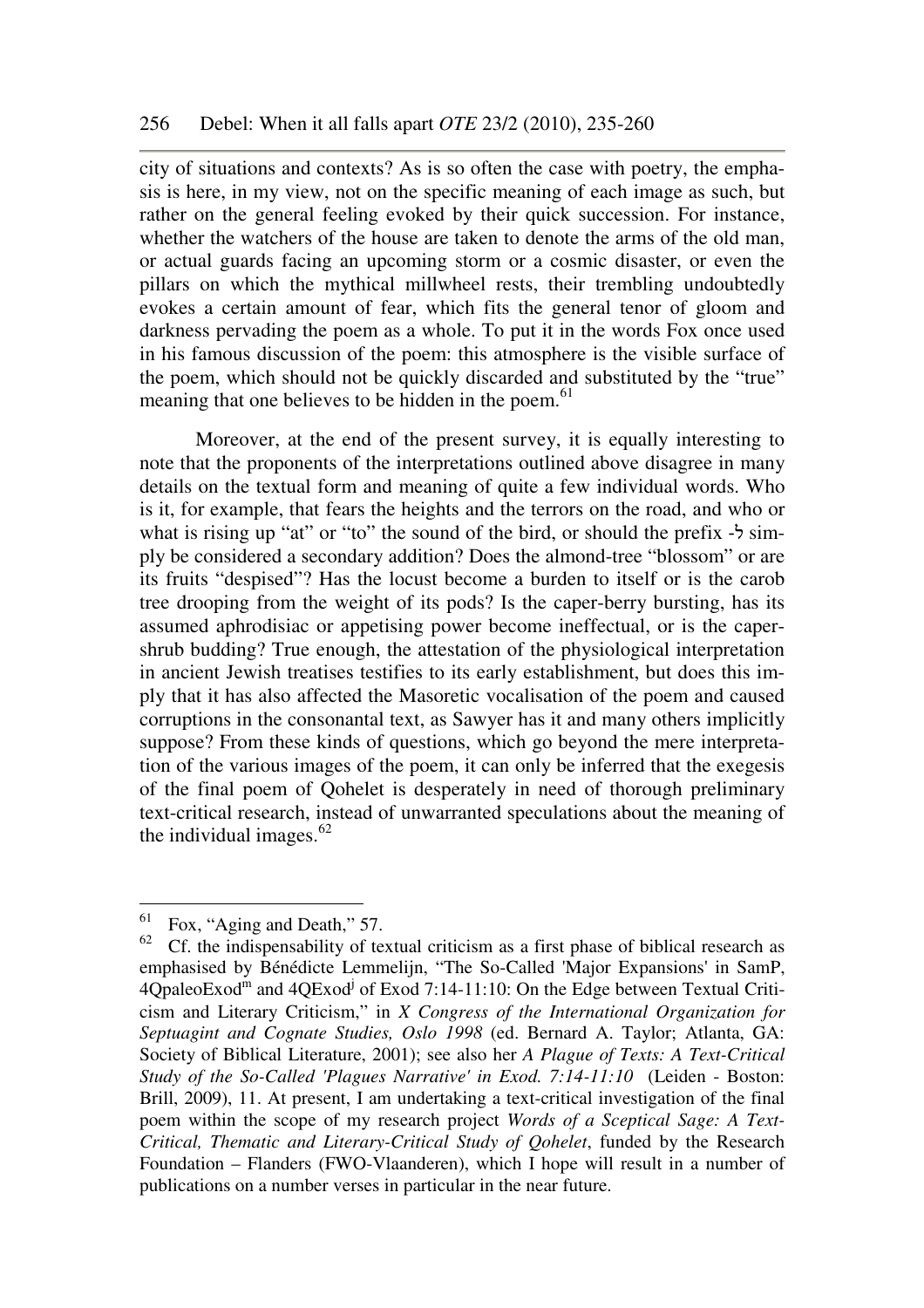#### **BIBLIOGRAPHY**

- Adriaen, Marc, ed., *S. Hieronymi Presbyteri Commentarius in Ecclesiasten.* CCSL 72. Turnhout: Brepols, 1959.
- Anat, M.A. "The Lament on the Death of Man in the Scroll of Qoheleth." *Beth Miqra* 15 (1970): 375-80.
- Barton, George A. A Critical and Exegetical Commentary on the Book of Ecclesiastes. ICC. Edinburgh: T&T Clark, 1908.
- Beal, Timonty K. "C(ha)osmopolis: Qohelet's Last Words." Pages 290-304 in *God in the Fray: A Tribute to Walter Brueggeman*. Edited by Tod Linafelt and Timothy K. Beal. Minneapolis, MN: Fortress, 1998.
- Buzy, Denis. "Le portrait de la vieillesse (Ecclésiaste, xii, 1-7)." *RB* 41 (1932): 329- 40.
- Cohen, Abraham. The Five Megilloth: Hebrew Text & English Translation with Introduction and Commentary. Soncino Books of the Bible 3. London: Soncino,  $81968.$
- Crenshaw, James L. "Youth and Old Age in Qoheleth." *HAR* 10 (1986): 1-13. ————. *Ecclesiastes: A Commentary.* OTL. Philadelphia, PA: Westminster Press, 1987.
- Debel, Hans. "Gedenk, o mens, dat je zult sterven... Het perspectief van het boek Prediker op het leven vóór en na de dood." Pages 85-119 in *Bijbelse wijsheid aan het woord*. Edited by Hans Ausloos, Bénédicte Lemmelijn and Marc Vervenne. Leuven: VBS - Acco, 2007.
	- -. "What about the Wicked? A Survey of the Textual and Interpretational Problems in Qoh 8,10a." Pages 133-50 in *Florilegium Lovaniense: Studies in Septuagint and Textual Criticism in Honour of Florentino García Martínez*. Edited by Hans Ausloos, Bénédicte Lemmelijn and Marc Vervenne. BETL 224. Leuven - Paris - Dudley, MA: Peeters, 2008.
	- ————. Het boek Prediker: een verrassende en uitdagende stem in de Bijbel. *AcT* 30 (2010): 39-51.
	- ————. "Life-and-Death Advice from a Conservative Sage: Qohelet's Perspective on Life after Death." Forthcoming in *Text, Theology, and Trowel: New Investigations in the Biblical World*. Edited by Lidia D. Matassa and Jason M. Silverman. Scranton, PA: University Press.
- Delitzsch, Franz. *Hoheslied und Koheleth.* BC IV/4. Leipzig: Dörffling und Franke, 1875.
- Di Fonzo, Lorenzo. *Ecclesiaste.* La Sacra Bibbia. Roma Torino: Marietti, 1967.
- Fox, Michael V. "Aging and Death in Qohelet 12." *JSOT* 42 (1988): 55-77.
- $-$ . A Time to Tear Down & a Time to Build Up: A Rereading of Ecclesiastes. Grand Rapids, MI - Cambridge: Eerdmans, 1999.
- Fredericks, Daniel C. "Life's Storms and Structural Unity in Qoheleth 11,1-12,8." *JSOT* 52 (1991): 95-114.
- Friedländer, Michael. "Design and Contents of Ecclesiastes." *JQR* 1 (1889): 29-47.
- Gilbert, Maurice. "La description de la vieillesse en Qohelet xii 1-7 est-elle
	- allégorique?" Pages 96-109 in *Congress Volume Vienna 1980*. Edited by J.A. Emerton. SVT 32. Leiden: Brill, 1981.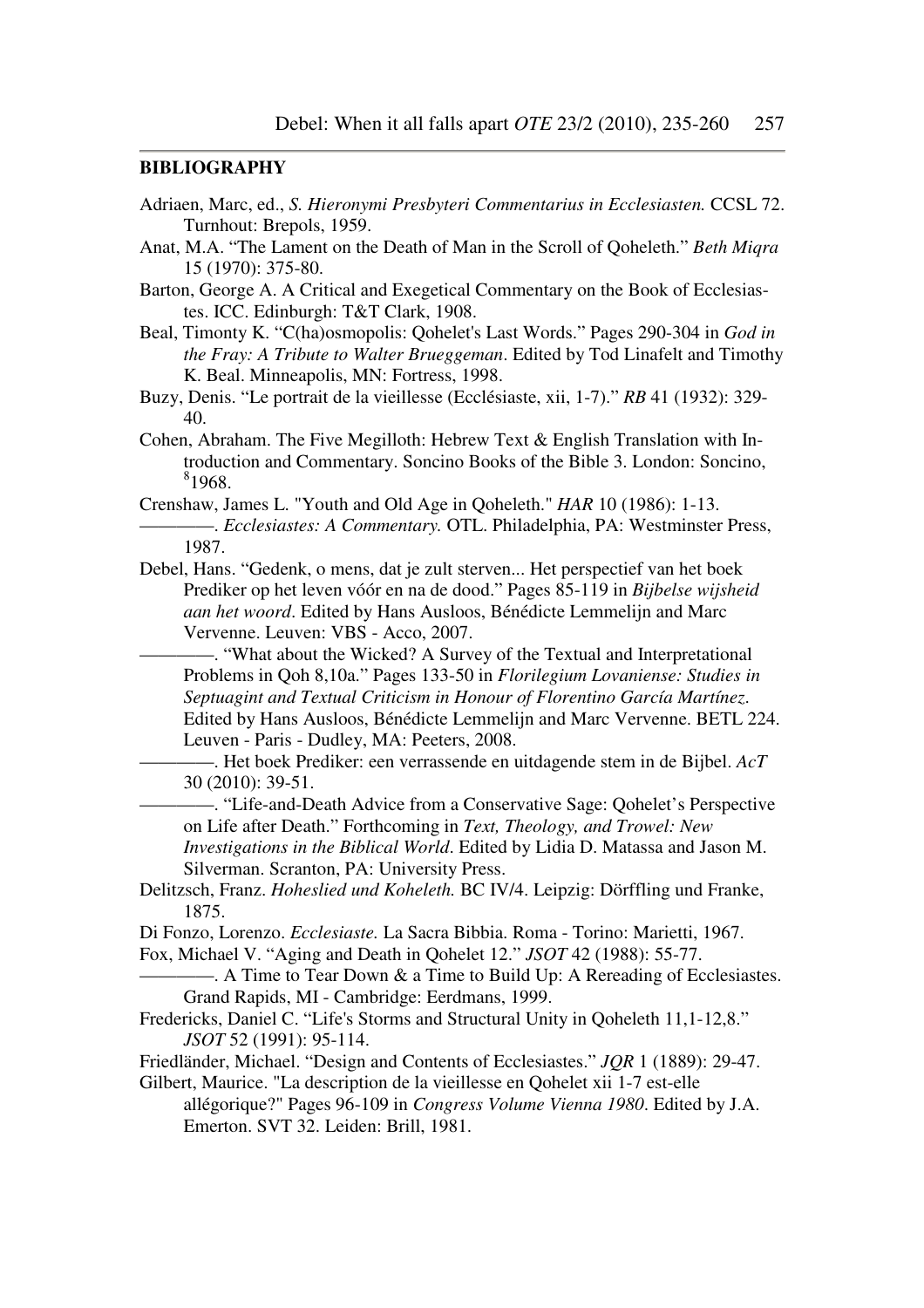- Ginsburg, Christian D., The Song of Songs and Coheleth, Commonly Called the Book of Ecclesiastes: Translated from the Original Hebrew, with a Commentary, Historical and Critical. New York: KTAV Publishing House, 1861, repr. 1970.
- Gordis, Robert, Koheleth The Man and His World: A Study of Ecclesiastes. New York: Schocken Books, <sup>3</sup>1968.
- Henslow, George. "The Carob and the Locust." *ExpT* 15 (1903-1904): 285-86.
- Hertzberg, Hans W., *Der Prediger.* KAT 17/4. Gütersloh: Gerd Mohn, 1963.
- Hurvitz, Avi. "בית־עולם and בית־קברו Iwo Funerary Terms in Biblical Literature and their Linguistic Background." *Maarav* 8 (1992): 59-68.
- Japhet, Sara & Salters, Robert B. eds., *The Commentary of R. Samuel Ben Meir Rashbam on Qohelet.* Jerusalem: Magnes; Leiden: Brill, 1985.
- Jarick, John. "Gregory Thaumaturgos' Paraphrase of Ecclesiastes." *Abr-Nahrain* 27 (1989): 37-57.
	- ————. "An 'Allegory of Age' as Apocalypse (Ecclesiastes 12:1-7)." *Colloquium: the Australian and New Zealand Theological Review* 22 (1990): 19-27.
	- ————. *Gregory Thaumaturgos' Paraphrase of Ecclesiastes.* SBL SCS 29. Atlanta, GA: Scholars Press, 1990.
	- ————. "Theodore of Mopsuestia and the Interpretation of Ecclesiastes," Pages 306-316 in *The Bible in Human Society: Essays in Honour of John Rogerson*. Edited by M. Daniel Carroll R., David J. A. Clines, Philip R Davies. JSOT SS 200. Sheffield: Academic Press, 1995.
- Jenni, Ernst. "Das Wort 'olam im Alten Testament." *ZAW* 64 (1952): 197-248.
- Kraus, Matthew. "Christians, Jews, and Pagans in Dialogue. Jerome on Ecclesiastes 12:1-7." *HUCA* 70-71 (1999-2000): 183-231.
- Krüger, Thomas. "Dekonstruktion und Rekonstruktion prophetischer Eschatologie im Qohelet-Buch." Pages 107-29 in *'Jedes Ding hat seine Zeit': Studien zur israelitischen und altorientalischen Weisheit*. Edited by Anja A. Diesel, Reinhard G. Lehmann, Eckardt Otto and E. Wagner. BZAW 241. Berlin - New York: de Gruyter, 1996.

————. *Qoheleth.* Hermeneia. Minneapolis, MN: Fortress, 2004.

- Kruger, Hennie A. J. "Old Age Frailty versus Cosmic Deterioration? A Few Remarks on the Interpretation of Qohelet 11,7-12,8." Pages 399-411 in *Qohelet in the Context of Wisdom*. Edited by Antoon Schoors. BETL 136. Leuven, University Press: Peeters: 1999.
- Lavoie, Jean-Jacques. "Etude de l'expression עולמו בית dans Qo 12,5 à la lumière des textes du Proche-Orient ancien." Pages 213-226 in *'Où demeures-tu?' (Jn 1,38). La maison depuis le monde biblique*. Edited by Jean-Claude Petit, André Charron and André. Myre. Québec: Fides, 1994.

Leahy, Michael. "The Meaning of Ecclesiastes 12,1-5." *ITQ* 19 (1952): 297-300.

- Leanza, Sandro. "Eccl 12,1-7: L'Interpretazione escatologica dei Padri e degli esegeti medievali." *Augustinianum* 18 (1978): 191-207.
- Lemmelijn, Bénédicte. "The So-Called 'Major Expansions' in SamP, 4QpaleoExod<sup>m</sup> and 4QExod<sup>j</sup> of Exod 7:14-11:10: On the Edge between Textual Criticism and Literary Criticism." Pages 429-439 in *X Congress of the International Organization for Septuagint and Cognate Studies, Oslo 1998*. Edited by Bernard A. Taylor. SBL SCS 51. Atlanta, GA: Society of Biblical Literature, 2001.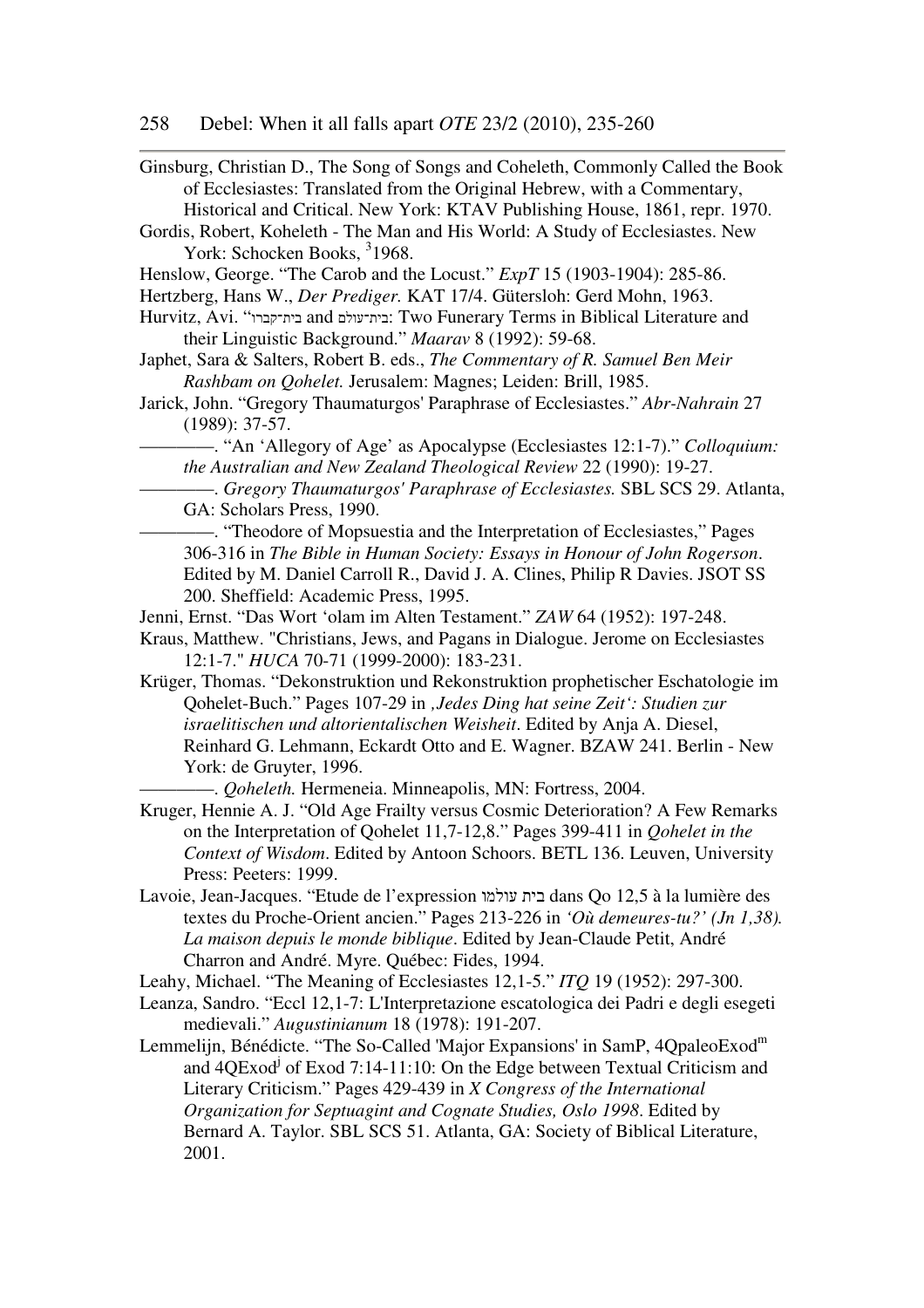| Narrative' in Exod. 7:14-11:10. OTS 56. Leiden & Boston: Brill, 2009.                |  |  |
|--------------------------------------------------------------------------------------|--|--|
| Levy, Ludwig. Das Buch Qoheleth: ein Beitrag zur Geschichte des Sadduzäismus,        |  |  |
| kritisch untersucht, übersetzt und erklärt. Leipzig: J.C. Hinrich, 1912.             |  |  |
| Longman, Tremper. The Book of Ecclesiastes. NICOT. Grand Rapids, MI &                |  |  |
| Cambridge: Eerdmans, 1998.                                                           |  |  |
| Loretz, Oswald. Qohelet und der Alte Orient: Untersuchungen zu Stil und              |  |  |
| theologischer Thematik des Buches Qohelet. Freiburg, Basel & Wien: Herder,           |  |  |
| 1964.                                                                                |  |  |
| Moore, G.F. "The Caper-Plant and Its Edible Products. With Reference to Eccles. xii. |  |  |
| 5." JBL 10 (1891): 55-64.                                                            |  |  |
| Murphy, Ronald E. Ecclesiastes. WBC 23A. Nashville, Dallas, Mexico City, Rio de      |  |  |
| Janeiro & Beijing: Nelson, 1992.                                                     |  |  |
| Ogden, Graham S. "Qoheleth XI 1-6." VT 33 (1983): 222-230.                           |  |  |
| - "Qoheleth XI 7-XII 8: Qoheleth's Summons to Enjoyment and Reflection."             |  |  |
| VT 34 (1984): 27-38.                                                                 |  |  |
| -. <i>Qoheleth</i> . Readings. Sheffield: Phoenix Press, <sup>2</sup> 2007.          |  |  |
| Plumptre, Edward H. Ecclesiastes or the Preacher: with Notes and Introduction.       |  |  |
| Cambridge: University Press, 1881, repr. 1907.                                       |  |  |
| Podechard, Emmanuel. L'Ecclésiaste. EtB. Paris: Gabalda, 1912.                       |  |  |
| Sawyer, John F. A. "The Ruined House in Ecclesiastes 12: A Reconstruction of the     |  |  |
| Original Parable." JBL 94 (1975): 519-531.                                           |  |  |
| Schoors, Antoon. The Preacher Sought to Find Pleasing Words: A Study of the          |  |  |
| Language of Qoheleth. Part I: Grammar. OLA 41. Leuven: Peeters,                      |  |  |
| Departement Oosterse Studies, 1992.                                                  |  |  |
| - The Preacher Sought to Find Pleasing Words: A Study of the Language of             |  |  |
| Qoheleth. Part II: Vocabulary. OLA 143. Leuven, Paris & Dudley, MA: Peeters,         |  |  |
| Departement Oosterse Studies, 2004.                                                  |  |  |
| Schwienhorst-Schönberger, Lüdger. "Vertritt Kohelet die Lehre vom absoluten Tod?     |  |  |
| Zum Argumentationsgang von Koh 9,1-6." Pages 207-219 in Auf den Spuren               |  |  |
| der schriftgelehrten Weisen. Edited by Irmtraud Fischer, Ursula Rapp and             |  |  |
| Johannes Schiller. BZAW 331. Berlin & New York: de Gruyter, 2003.                    |  |  |
| -. "Buch der Natur: Kohelet 12,5 und die Rückkehr des Lebens." Pages 532-            |  |  |
| 547 in Das Manna fällt auch Heute noch. Beiträge zur Geschichte und                  |  |  |
| Theologie des Alten, Ersten Testaments. Edited by Frank-Lothar Hossfeld and          |  |  |
| Lüdger Schwienhorst-Schönberger. HBS 44. Freiburg, Basel, Wien, Barcelona,           |  |  |
| Roma & New York: Herder, 2004.                                                       |  |  |
| -. Kohelet. HThKAT. Freiburg, Basel & Wien: Herder, 2004.                            |  |  |
| Seow, Choon-Leong. Ecclesiastes. A New Translation with Introduction and             |  |  |
| Commentary. AncB 18C. New York, London, Toronto, Sydney & Auckland:                  |  |  |
| Doubleday, 1997.                                                                     |  |  |
| -. "Qohelet's Eschatological Poem." JBL 118 (1999): 209-234.                         |  |  |
| Taylor, Charles. "The Dirge of Coheleth." JQR 4 (1892): 533-549; 5 (1893): 5-17.     |  |  |
| -. The Dirge of Coheleth in Ecclesiastes XII, Discussed and Literally                |  |  |
| Interpreted. London & Edinburgh: Williams and Norgate, 1874.                         |  |  |
| Todd, John E. "The Caper-Berry (Eccles. xii. 5)." JBL 6 (1886): 13-26.               |  |  |
| Umbreit, Friedrich W.C. Koheleths des weissen Königs Seelenkampf. Gotha:             |  |  |

Becker'schen Buchhandlung, 1818.